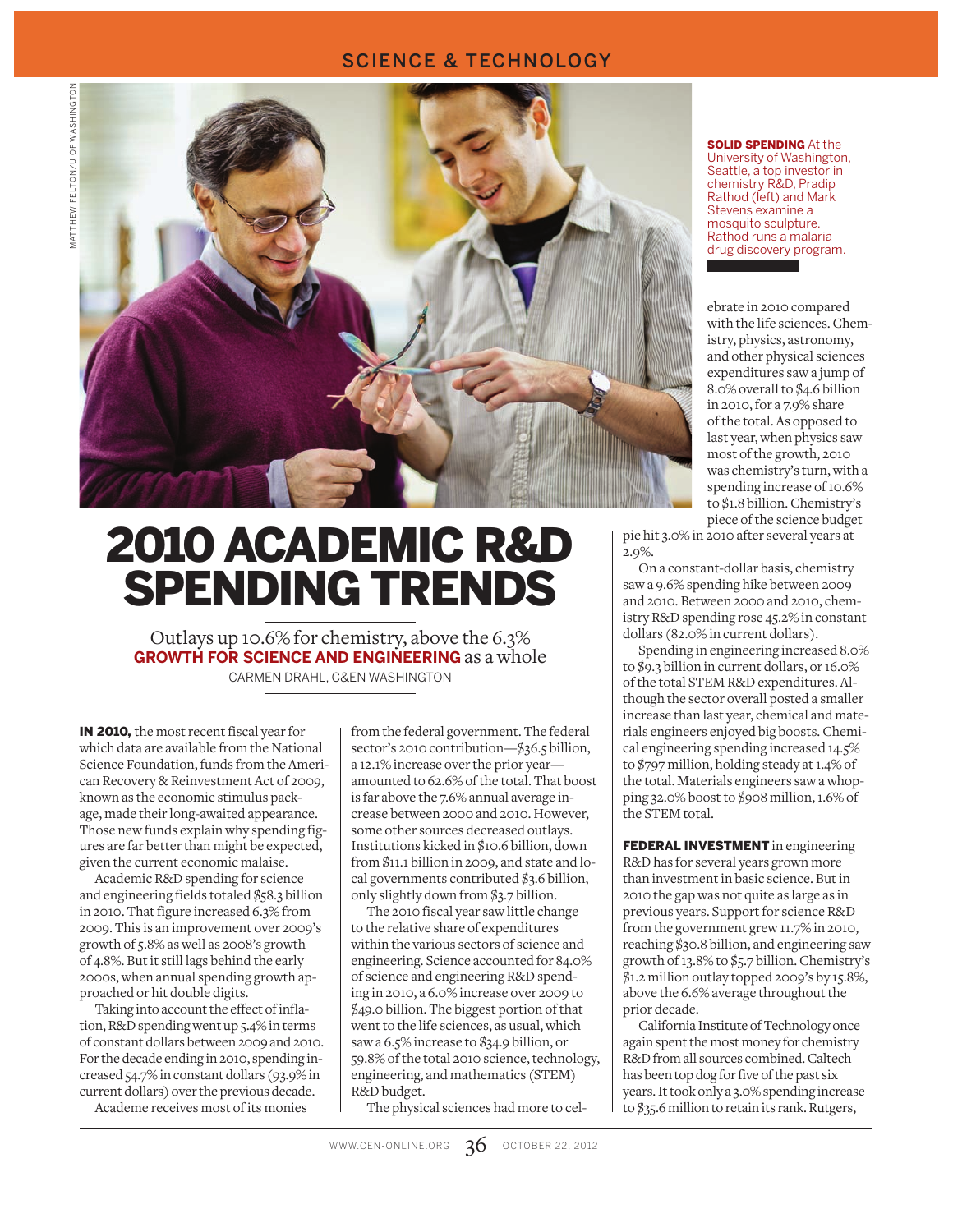the State University of New Jersey, stayed in second place with an 8.2% boost to \$34.2 million. Despite a 0.3% decline in spending to \$30.1 million, the University of Illinois, Urbana-Champaign (UIUC), moved up to third. Massachusetts Institute of Technology and Harvard University completed the top five.

Harvard and the University of North Carolina, Chapel Hill, in ninth place, were the biggest upward movers among the top 10 chemical R&D spenders. In 2009,

Harvard placed 12th and UNC Chapel Hill placed 16th.

The top chemical engineering R&D spender in 2010, Georgia Institute of Technology, also kept its place from 2009. Its expenditure increased 12.3% to \$28.2 million, a more modest increase from its 27.3% rise for 2009. Rounding out the top five were Ohio State University, MIT, the University of South Carolina, and the University of Texas, Austin.

for chemical R&D in 2010 went to Rutgers. The university's \$29.1 million share was a 13.3% boost from 2009, about on par with its average annual change for the past decade. Caltech stayed at number two with a more modest 3.7% increase to \$27.0 million. However, MIT fell to number three with an 11.6% decline in federal dollars. Other schools in the top five were UNC Chapel Hill and UIUC.

The largest federal allotment for chemical engineering R&D in 2010 went again to

The federal government's biggest outlay

#### ACADEMIC R&D SPENDING, BY FIELD

#### Compared with most sciences, chemistry and chemical engineering had bigger spending boosts in 2010

|                        |          |          |          |          |          |          |          |          |          |                   |          |         | <b>ANNUAL CHANGE</b> |
|------------------------|----------|----------|----------|----------|----------|----------|----------|----------|----------|-------------------|----------|---------|----------------------|
| <b>\$ MILLIONS</b>     | 2000     | 2001     | 2002     | 2003     | 2004     | 2005     | 2006     | 2007     | 2008     | 2009              | 2010     | 2009-10 | 2000-10              |
| <b>ALL SCIENCES</b>    | \$25,527 | \$27.782 | \$30.861 | \$34.083 | \$36,923 | \$39,031 | \$40,664 | \$41,978 | \$43.914 | \$46,215          | \$48,994 | 6.0%    | 6.7%                 |
| Lifeª                  | 17,471   | 19.229   | 21.438   | 23.756   | 25.949   | 27.604   | 28.804   | 29.805   | 31,193   | 32.779            | 34.903   | 6.5     | 7.2                  |
| Physical <sup>b</sup>  | 2.713    | 2.804    | 3.016    | 3.275    | 3.547    | 3.703    | 3,814    | 3,863    | 3,932    | 4.283             | 4.625    | 8.0     | 5.5                  |
| Physics                | 1,208    | 1.240    | 1,286    | 1.418    | 1,522    | 1,596    | 1,611    | 1,616    | 1,607    | 1.870             | 2.003    | 7.1     | 5.2                  |
| Chemistry              | 962      | 1.008    | 1.129    | 1,226    | 1.318    | 1.372    | 1.414    | 1.460    | 1.487    | l.583             | 1.751    | 10.6    | 6.2                  |
| Psychology & social    | 1,816    | 2.025    | 2,268    | 2.443    | 2.457    | 2.510    | 2,582    | 2.676    | 2.875    | 3.053             | 3.070    | 0.6     | 5.4                  |
| Environmental          | 1.766    | l.829    | 2.017    | 2,194    | 2,353    | 2,554    | 2,601    | 2,682    | 2.799    | 2,923             | 2.990    | 2.3     | 5.4                  |
| Computer               | 877      | 954      | 1,124    | 1,303    | 1.404    | 1,404    | 1,443    | 1,431    | 1.471    | 1.600             | 1.658    | 3.6     | 6.6                  |
| Mathematical           | 342      | 360      | 388      | 428      | 448      | 494      | 533      | 573      | 620      | 547               | 599      | 9.5     | 5.8                  |
| Other                  | 543      | 581      | 610      | 683      | 764      | 761      | 888      | 948      | 1.025    | 1.029             | 1,150    | 11.8    | 7.8                  |
|                        |          |          |          |          |          |          |          |          |          |                   |          |         |                      |
| <b>ALL ENGINEERING</b> | \$4,557  | \$5,019  | \$5,522  | \$5,994  | \$6,314  | \$6.743  | \$7,095  | \$7,517  | \$7,958  | \$8.649           | \$9,344  | 8.0%    | 7.4%                 |
| Materials              | 399      | 453      | 468      | 548      | 565      | 612      | 643      | 633      | 647      | 688               | 908      | 32.0    | 8.6                  |
| Chemical               | 376      | 414      | 431      | 453      | 493      | 506      | 560      | 599      | 656      | 696               | 797      | 14.5    | 7.8                  |
|                        |          |          |          |          |          |          |          |          |          |                   |          |         |                      |
| <b>TOTAL</b>           | \$30,084 | \$32,801 | \$36.383 | \$40,077 | \$43,238 | \$45,774 | \$47.759 | \$49,495 |          | \$51,872 \$54,863 | \$58,338 | 6.3%    | 6.8%                 |
| <b>ANNUAL CHANGE</b>   | 9.2%     | 9.0%     | 10.9%    | 10.2%    | 7.9%     | 5.9%     | 4.3%     | 3.6%     | 4.8%     | 5.8%              | 6.3%     |         |                      |

**NOTE:** Institutional fiscal years. Totals may not add because of rounding. **a** Includes agricultural, biological, medical, and other life sciences. **b** Includes astronomy, chemistry,<br>physics, and other physical sciences.

# FEDERALLY FINANCED ACADEMIC R&D SPENDING, BY FIELD

All fields increased spending in 2010

|                        |          |          |          |          |          |          |          |          |          |          |          |         | <b>ANNUAL CHANGE</b> |
|------------------------|----------|----------|----------|----------|----------|----------|----------|----------|----------|----------|----------|---------|----------------------|
| <b>\$ MILLIONS</b>     | 2000     | 2001     | 2002     | 2003     | 2004     | 2005     | 2006     | 2007     | 2008     | 2009     | 2010     | 2009-10 | 2000-10              |
| <b>ALL SCIENCES</b>    | \$14,967 | \$16.375 | \$18,625 | \$21.141 | \$23,721 | \$25,057 | \$25,824 | \$25,975 | \$26,547 | \$27.541 | \$30.771 | 11.7%   | 7.5%                 |
| Life <sup>a</sup>      | 10.070   | 11.201   | 12.856   | 14.651   | 16.667   | 17.692   | 18.280   | 18.327   | 18.659   | 19.323   | 21.686   | 12.2    | 8.0                  |
| Physical <sup>b</sup>  | 1,916    | 1.972    | 2,130    | 2.355    | 2.568    | 2,671    | 2.700    | 2,689    | 2.743    | 2.963    | 3,380    | 14.1    | 5.8                  |
| Physics                | 902      | 926      | 974      | 1.087    | 1.169    | 1.226    | 1.216    | .220     | 1.215    | 1.361    | 1.556    | 14.3    | 5.6                  |
| Chemistry              | 632      | 660      | 737      | 819      | 921      | 952      | 968      | 976      | 992      | 1.037    | 1.201    | 15.8    | 6.6                  |
| Environmental          | 1,135    | 1.187    | 1.291    | 1.446    | 1,596    | 1.730    | 1.768    | 1.808    | 1.828    | 1,890    | 2.014    | 6.6     | 5.9                  |
| Psychology & social    | 842      | 945      | 1.093    | ,221     | 1.282    | 1,306    | 1.342    | l.366    | 1.451    | 1,511    | 1.657    | 9.7     | 7.0                  |
| Computer               | 584      | 643      | 769      | 936      | 1,024    | 1,021    | 1,018    | 1.026    | 1.036    | 1.107    | 1.175    | 6.1     | 7.2                  |
| Mathematical           | 230      | 242      | 268      | 295      | 318      | 346      | 375      | 409      | 447      | 369      | 419      | 13.6    | 6.2                  |
| Other                  | 191      | 186      | 217      | 237      | 265      | 290      | 341      | 351      | 382      | 378      | 439      | 16.1    | 8.7                  |
|                        |          |          |          |          |          |          |          |          |          |          |          |         |                      |
| <b>ALL ENGINEERING</b> | \$2,581  | \$2.851  | \$3,231  | \$3,612  | \$3,907  | \$4,130  | \$4,308  | \$4.456  | \$4.725  | \$5,035  | \$5,732  | 13.8%   | 8.3%                 |
| Materials              | 227      | 241      | 263      | 314      | 352      | 369      | 386      | 378      | 377      | 389      | 437      | 12.3    | 6.8                  |
| Chemical               | 196      | 215      | 230      | 248      | 268      | 295      | 320      | 322      | 341      | 360      | 419      | 16.4    | 7.9                  |
|                        |          |          |          |          |          |          |          |          |          |          |          |         |                      |
| <b>TOTAL</b>           | \$17.548 | \$19,227 | \$21,856 | \$24,753 | \$27.627 | \$29,187 | \$30.132 | \$30,430 | \$31,272 | \$32,576 | \$36,503 | 12.1%   | 7.6%                 |
| <b>ANNUAL CHANGE</b>   | 8.9%     | 9.6%     | 13.7%    | 13.3%    | 11.6%    | 5.6%     | 3.2%     | 1.0%     | 2.8%     | 4.2%     | 12.1%    |         |                      |

**NOTE:** Institutional fiscal years. Totals may not add because of rounding. **a** Includes agricultural, biological, medical, and other life sciences. **b** Includes astronomy, chemistry, physics, and other physical sciences. **SOURCE:** National Science Foundation, WebCASPAR Database System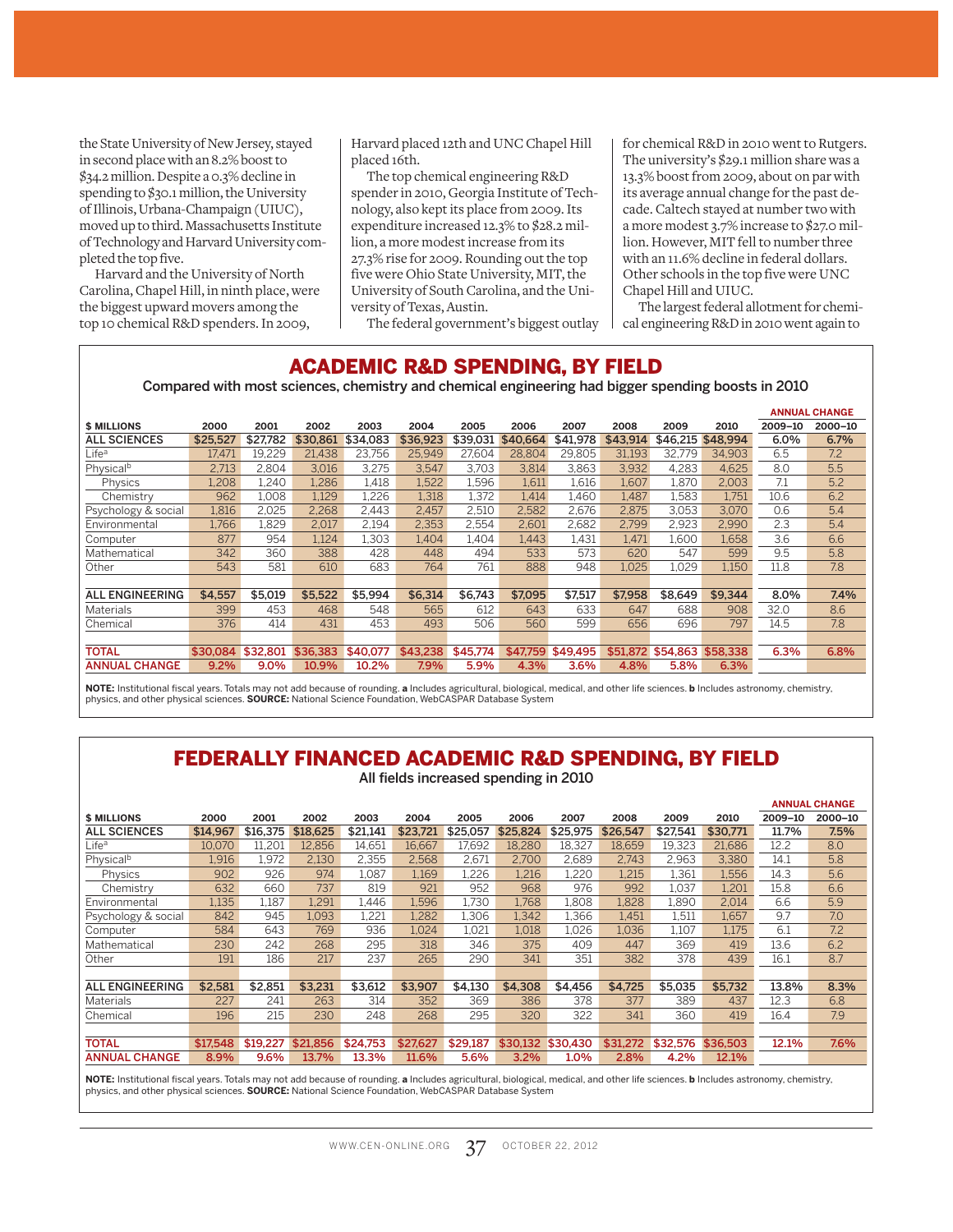#### SCHOOL SPENDING ON CHEMICAL R&D

Increase from 2009 at top 10 spending institutions was smaller than the rest of top 50

|                 | <b>RANK</b>      |                                   |           |                     |           |                                                                       |           |                       | % FEDERAL                      |         | <b>ANNUAL CHANGE</b> |
|-----------------|------------------|-----------------------------------|-----------|---------------------|-----------|-----------------------------------------------------------------------|-----------|-----------------------|--------------------------------|---------|----------------------|
|                 |                  | 2010 2009 \$ THOUSANDS            | 2000      | 2006                | 2007      | 2008                                                                  | 2009      | 2010                  | <b>FUNDS, 2010<sup>a</sup></b> | 2009-10 | 2000-10              |
| $\mathbf{1}$    | $\mathbf{1}$     | California Inst. of Technology    | \$15,538  | \$34,322            | \$35,420  | \$26,706                                                              | \$34,576  | \$35,612              | 75.8%                          | 3.0%    | 8.6%                 |
| $\overline{c}$  | $\overline{2}$   | Rutgers, State U of New Jersey    | 12,351    | 23,629              | 21,128    | 21,207                                                                | 31,559    | 34,150                | 85.3                           | 8.2     | 10.7                 |
| 3               | 4                | U of Illinois, Urbana-Champaign   | 17,667    | 25,034              | 27,981    | 28,181                                                                | 30,174    | 30,092                | 75.0                           | $-0.3$  | 5.5                  |
| $\overline{4}$  | $\overline{3}$   | Massachusetts Inst. of Technology | 18,756    | 18,142              | 20,620    | 24,047                                                                | 30,258    | 29,110                | 83.2                           | $-3.8$  | 4.5                  |
| 5               | 12 <sup>2</sup>  | Harvard U                         | 16,957    | 33,943              | 29.029    | 24,255                                                                | 23,387    | 28,723                | 78.5                           | 22.8    | 5.4                  |
| 6               | 6                | Northwestern U                    | 11,373    | 17,258              | 20,435    | 18,579                                                                | 25,907    | 28,303                | 69.6                           | 9.2     | 9.5                  |
| 7               | 8                | Georgia Inst. of Technology       | 9,962     | 22,837              | 23,356    | 25,938                                                                | 25,301    | 27,354                | 56.5                           | 8.1     | 10.6                 |
|                 |                  |                                   |           |                     |           |                                                                       |           |                       |                                |         |                      |
| 8               | 9 <sup>°</sup>   | U of California, San Diego        | 9,831     | 21,789              | 22,599    | 19,538                                                                | 24,124    | 26,387                | 82.0                           | 9.4     | 10.4                 |
| 9               | 16 <sup>16</sup> | U of North Carolina, Chapel Hill  | 10,080    | 21,280              | 20,166    | 23,793                                                                | 22,047    | 26,032                | 89.3                           | 18.1    | 10.0                 |
| 10              | 5                | U of California, Berkeley         | 21,471    | 27,315              | 28,283    | 26,758                                                                | 26,335    | 25,549                | 66.5                           | $-3.0$  | 1.8                  |
|                 |                  | Total, first 10 institutions      | \$143,986 | \$245,549           |           | \$249,017 \$239,002                                                   | \$273,668 | \$291.312             | 76.4%                          | 6.4%    | 7.3%                 |
|                 |                  |                                   |           |                     |           |                                                                       |           |                       |                                |         |                      |
| 11              | $7\overline{ }$  | U of Texas, Austin                | 10.142    | 24,247              | 21,782    | 22,964                                                                | 25,557    | 25,089                | 59.4                           | $-1.8$  | 9.5                  |
| 12              | 20               | U of Michigan                     | 9,009     | 18,472              | 15,939    | 18,168                                                                | 19,415    | 24,956                | 63.8                           | 28.5    | 10.7                 |
| 13              | 15               | U of Colorado                     | 12,251    | 19,274              | 17,672    | 18,802                                                                | 22,061    | 24,147                | 84.6                           | 9.5     | 7.0                  |
| 14              | 29               | U of South Carolina               | 9,321     | 12,627              | 13,008    | 15,115                                                                | 15,870    | 23,844                | 57.7                           | 50.2    | 9.8                  |
| $\overline{15}$ | 28               | U of Arizona                      | 9,699     | 13,734              | 14,094    | 16,211                                                                | 16,314    | 23,709                | 70.7                           | 45.3    | 9.3                  |
| 16              | $\overline{26}$  | Stanford U                        | 12,947    | 16,283              | 17,056    | 19,377                                                                | 17,156    | 23,622                | 82.0                           | 37.7    | 6.2                  |
| 17              | 19               | U of Wisconsin, Madison           | 14,758    | 18,348              | 17,122    | 17,703                                                                | 21,027    | 23,499                | 62.5                           | 11.8    | 4.8                  |
| 18              | 10               | Pennsylvania State U              | 16,075    | 22,652              | 18,796    | 21,629                                                                | 24,076    | 23,220                | 61.0                           | $-3.6$  | 3.7                  |
| $\overline{19}$ | 13               | Texas A&M U                       | 15,385    | 22,448              | 23,651    | 18,585                                                                | 23,315    | 23,075                | 45.2                           | $-1.0$  | 4.1                  |
| $\overline{20}$ | $\overline{18}$  | U of Washington, Seattle          | 9,167     | 18,716              | 17.843    | 19,330                                                                | 21,037    | 23,010                | 89.6                           | 9.4     | 9.6                  |
|                 |                  |                                   |           |                     |           | \$262,740 \$432,350 \$425,980 \$426,886 \$479,496                     |           | \$529,483             | 72.4%                          | 10.4%   | 7.3%                 |
|                 |                  | Total, first 20 institutions      |           |                     |           |                                                                       |           |                       |                                |         |                      |
| 21              | 21               | Purdue U                          | 11,260    | 13,723              | 19.605    | 20,751                                                                | 19,331    | 21,944                | 75.6                           | 13.5    | 6.9                  |
|                 |                  |                                   |           |                     |           |                                                                       |           |                       |                                |         |                      |
| $\overline{22}$ | 54               | U of Massachusetts, Amherst       | 11,267    | 6,340               | 4,976     | 7,342                                                                 | 9,534     | 21,591                | 67.2                           | 126.5   | 6.7                  |
| $\overline{23}$ | 17 <sup>2</sup>  | U of California, Los Angeles      | 13,564    | 18,381              | 22,325    | 21,681                                                                | 21,511    | 20,935                | 78.5                           | $-2.7$  | 4.4                  |
| 24              | 11               | Indiana U                         | 10,812    | 19,684              | 17,253    | 18,207                                                                | 23,980    | 20,882                | 41.9                           | $-12.9$ | 6.8                  |
| $\overline{25}$ | 14               | U of Utah                         | 8,420     | 15,136              | 14,312    | 14,139                                                                | 22,498    | 20,114                | 55.7                           | $-10.6$ | 9.1                  |
| $\overline{26}$ | 22               | Cornell U                         | 14,002    | 21,090              | 18,380    | 20,108                                                                | 19,199    | 19,365                | 74.8                           | 0.9     | 3.3                  |
| $\overline{27}$ | $\overline{27}$  | State U of New York, Stony Brook  | 6,774     | 9,388               | 14,383    | 14,042                                                                | 17,092    | 18,983                | 45.8                           | 11.1    | 10.9                 |
| 28              | 23               | Johns Hopkins U <sup>b</sup>      | 12,616    | 12,693              | 16,376    | 19,154                                                                | 18,583    | 18,632                | 95.9                           | 0.3     | 4.0                  |
| $\overline{29}$ | 45               | U of Kansas                       | 7,134     | 6,840               | 5,851     | 7,687                                                                 | 11,913    | 16,909                | 70.2                           | 41.9    | 9.0                  |
| $\overline{30}$ | 31               | Virginia Tech                     | 7,724     | 10,828              | 13,685    | 12,247                                                                | 15,096    | 16,791                | 53.4                           | 11.2    | 8.1                  |
|                 |                  | Total, first 30 institutions      |           | \$366,313 \$566,453 |           | \$573,126 \$582,244 \$658,233                                         |           | \$725,629             | 70.7%                          | 10.2%   | 7.1%                 |
|                 |                  |                                   |           |                     |           |                                                                       |           |                       |                                |         |                      |
| 31              | 25               | U of California, Irvine           | 9,683     | 16,186              | 17,129    | 16,576                                                                | 17,304    | 16,747                | 75.5                           | $-3.2$  | 5.6                  |
| $\overline{32}$ | 39               | U of Pittsburgh                   | 7,459     | 12,524              | 11,793    | 14,528                                                                | 12,392    | 16,002                | 62.8                           | 29.1    | 7.9                  |
| $\overline{33}$ | $\overline{35}$  | Vanderbilt U                      | 3,227     | 6,641               | 7,695     | 8,866                                                                 | 13,922    | 15,577                | 88.0                           | 11.9    | 17.0                 |
| 34              | 41               | U of Akron                        | 8,214     | 11,645              | 13,169    | 10,091                                                                | 12,201    | 15,310                | 19.8                           | 25.5    | 6.4                  |
| $\overline{35}$ | 30               | U of Pennsylvania                 | 12,886    | 16,459              | 13,998    | 14,546                                                                | 15,728    | 15,096                | 93.9                           | $-4.0$  | 1.6                  |
| 36              | 37 <sup>2</sup>  | U of Chicago                      | 8,676     | 13,261              | 14,187    | 14,362                                                                | 13,398    | 15,007                | 81.3                           | 12.0    | 5.6                  |
| $\overline{37}$ | 24               | U of California, San Francisco    | 12,332    | 25,664              | 22,601    | 22,195                                                                | 17,414    | 14,961                | 72.7                           | $-14.1$ | 2.0                  |
|                 |                  |                                   |           | 9,290               |           |                                                                       |           |                       |                                |         |                      |
| $\overline{38}$ | 32 <sup>2</sup>  | Emory U                           | 7,155     |                     | 15,700    | 15,195                                                                | 14,548    | 14,851                | 54.2                           | 2.1     | 7.6                  |
| $\overline{39}$ | 64               | Montana State U, Bozeman          | 4,331     | 6,110               | 6,563     | 8,920                                                                 | 8,198     | 14,833                | 84.4                           | 80.9    | 13.1                 |
| 40              | 40               | U of Minnesota                    | 8,472     | 14,204              | 11,677    | 11,391                                                                | 12.303    | 14,774                | 63.2                           | 20.1    | 5.7                  |
|                 |                  | Total, first 40 institutions      |           | \$448,748 \$698,437 | \$707,638 | \$718,914                                                             | \$795,641 | \$878,787             | 70.5%                          | 10.5%   | 7.0%                 |
|                 |                  |                                   |           |                     |           |                                                                       |           |                       |                                |         |                      |
| 41              | 33 <sup>7</sup>  | U of Florida                      | 10,070    | 12,828              | 13,417    | 12,537                                                                | 14,537    | 14,739                | 63.8                           | 1.4     | 3.9                  |
| 42              | 38               | U of Texas M. D. Anderson Cancer  | na        | 10,790              | 10,149    | 11,093                                                                | 13,229    | 14,501                | 51.0                           | 9.6     | nm                   |
| 43              | 36               | Center<br>Ohio State U            | 13,141    | 12,574              |           |                                                                       | 13,404    | 13,203                | 78.1                           |         |                      |
|                 |                  |                                   |           |                     | 11,168    | 13,027                                                                |           |                       |                                | $-1.5$  | 0.0                  |
| 44              | 69               | U of California, Santa Barbara    | 7,056     | 7,361               | 4,419     | 6,073                                                                 | 7,117     | 12,872                | 67.7                           | 80.9    | 6.2                  |
| 45              | 42               | State U of New York, Buffalo      | 6,852     | 11,625              | 13,148    | 14,285                                                                | 12,035    | 12,805                | 52.0                           | 6.4     | 6.5                  |
| 46              | 46               | U of California, Davis            | 5,972     | 9,218               | 9,054     | 10,479                                                                | 11,403    | 12,479                | 75.9                           | 9.4     | 7.6                  |
| 47              | 57               | Princeton U                       | 9,850     | 8,915               | 13,313    | 12,117                                                                | 9,290     | 12,319                | 59.9                           | 32.6    | 2.3                  |
| 48              | 62               | Columbia U                        | 7,072     | 7,755               | 7,236     | 7,113                                                                 | 8,271     | 12,251                | 85.2                           | 48.1    | 5.6                  |
| 49              | 47               | Arizona State U, Tempe            | 8,979     | 12,840              | 11,300    | 12,177                                                                | 10,761    | 12,149                | 82.3                           | 12.9    | 3.1                  |
| 50              | 43               | U of Southern Mississippi         | 3,960     | 9,029               | 11,840    | 10,582                                                                | 11,988    | 12,012                | 79.2                           | 0.2     | 11.7                 |
|                 |                  | Total, first 50 institutions      | \$521,700 | \$801,372           | \$812,682 | \$828,397                                                             |           | \$907,676 \$1,008,117 | 70.3%                          | 11.1%   | 6.8%                 |
|                 |                  |                                   |           |                     |           |                                                                       |           |                       |                                |         |                      |
|                 |                  | <b>TOTAL, ALL INSTITUTIONS</b>    |           |                     |           | \$962,304 \$1,414,311 \$1,460,415 \$1,486,721 \$1,582,562 \$1,751,352 |           |                       | 68.6%                          | 10.7%   | 6.2%                 |

**NOTE:** Institutional fiscal years. School ranks in 2009 revised to reflect revision of State U of New York, Stony Brook, and Louisiana State U data. **a** Share of total expenditures funded<br>by the federal government. **b** In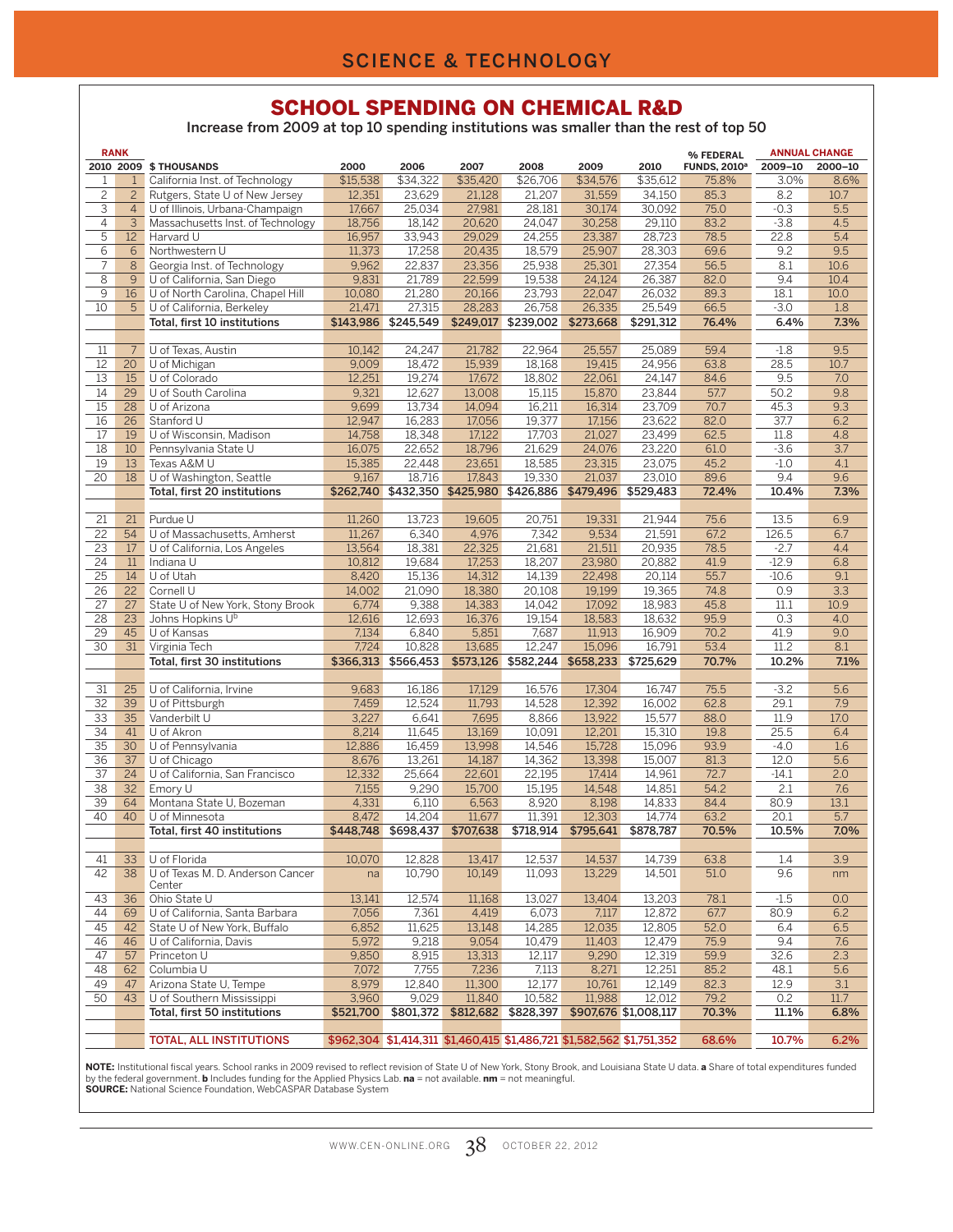# SCHOOLS WITH MOST FEDERAL SUPPORT FOR CHEMICAL R&D

Many institutions saw big leaps in federal funding from 2009

|                 | <b>RANK</b>     |                                   |           |           |           |           |                                   |           |                  | <b>ANNUAL CHANGE</b> |
|-----------------|-----------------|-----------------------------------|-----------|-----------|-----------|-----------|-----------------------------------|-----------|------------------|----------------------|
| 2010            | 2009            | <b>\$THOUSANDS</b>                | 2000      | 2006      | 2007      | 2008      | 2009                              | 2010      | 2009-10          | 2000-10              |
| 1               | 3               | Rutgers, State U of New Jersey    | \$8,071   | \$17,695  | \$16,696  | \$16,937  | \$25,693                          | \$29,115  | 13.3%            | 13.7%                |
| $\overline{c}$  | $\overline{c}$  | California Inst. of Technology    | 12,866    | 28,662    | 28,822    | 22,279    | 26,065                            | 27,019    | 3.7              | 7.7                  |
| 3               | $\mathbf{1}$    | Massachusetts Inst. of Technology | 16,690    | 16,004    | 18,449    | 21,539    | 27,379                            | 24,206    | $-11.6$          | 3.8                  |
|                 |                 |                                   |           |           |           |           |                                   |           |                  |                      |
| $\overline{4}$  | 8               | U of North Carolina, Chapel Hill  | 7,556     | 15,757    | 16,263    | 19,650    | 18,419                            | 23,240    | 26.2             | 11.9                 |
| $\overline{5}$  | $\overline{4}$  | U of Illinois, Urbana-Champaign   | 10,294    | 16,496    | 19.674    | 20,495    | 21,340                            | 22,576    | $\overline{5.8}$ | 8.2                  |
| 6               | 5               | Harvard U                         | 14,788    | 31,683    | 25,629    | 21,183    | 19,649                            | 22,544    | 14.7             | 4.3                  |
| $\overline{7}$  | $7\overline{ }$ | U of California, San Diego        | 7,251     | 17,451    | 19,701    | 15,582    | 18,490                            | 21,626    | 17.0             | $\overline{11.5}$    |
| $\overline{8}$  | 6               | U of Washington, Seattle          | 6,493     | 15,243    | 15,592    | 16,955    | 18,504                            | 20,609    | 11.4             | 12.2                 |
| $\overline{9}$  | $\overline{9}$  | U of Colorado                     | 10,281    | 16,842    | 15,084    | 15,892    | 18,387                            | 20,429    | 11.1             | 7.1                  |
| 10              | 11              | Northwestern U                    | 8,865     | 13,767    | 14,785    | 13,645    | 17,260                            | 19,713    | 14.2             | 8.3                  |
|                 |                 | Total, first 10 institutions      | \$103,155 | \$189,600 | \$190,695 | \$184,157 | \$211,186                         | \$231,077 | 9.4%             | 8.4%                 |
|                 |                 |                                   |           |           |           |           |                                   |           |                  |                      |
| 11              | 20              | Stanford U                        | 10,973    | 12,970    | 13,052    | 15,695    | 13,209                            | 19,361    | 46.6             | 5.8                  |
| 12              | 10              | Johns Hopkins U <sup>a</sup>      | 12,217    | 11,875    | 15,787    | 18,101    | 17,804                            | 17,869    | 0.4              | $\overline{3.9}$     |
| 13              | 12              | U of California, Berkeley         | 15,774    | 19,891    | 19,561    | 18,241    | 16,861                            | 16,987    | 0.7              | 0.7                  |
| 14              | $\overline{27}$ | U of Arizona                      | 7,265     | 10,235    | 10,630    | 10,646    | 10,857                            | 16,771    | 54.5             | 8.7                  |
| $\overline{15}$ | 17              | Purdue U                          | 6,958     | 9,604     | 12,721    | 15,069    | 13,680                            | 16,583    | 21.2             | 9.1                  |
| 16              | $\overline{13}$ |                                   | 10,432    | 13,491    | 17,123    | 16,025    | 15,346                            | 16,429    | 7.1              | 4.6                  |
|                 |                 | U of California, Los Angeles      |           |           |           |           |                                   |           |                  |                      |
| 17              | 19              | U of Michigan                     | 7,317     | 12,962    | 11,371    | 12,573    | 13,349                            | 15,923    | 19.3             | 8.1                  |
| $\overline{18}$ | 18              | Georgia Inst. of Technology       | 4,127     | 10,360    | 11,260    | 12,387    | 13,625                            | 15,449    | 13.4             | 14.1                 |
| 19              | 14              | U of Texas, Austin                | 5,749     | 15,163    | 14,173    | 15,124    | 14,474                            | 14,891    | 2.9              | 10.0                 |
| $\overline{20}$ | $\overline{21}$ | U of Wisconsin, Madison           | 8,094     | 11,624    | 10,230    | 10,733    | 12,736                            | 14,694    | 15.4             | 6.1                  |
|                 |                 | Total, first 20 institutions      | \$192,061 | \$317,775 | \$326,603 | \$328,751 | \$353,127                         | \$396,034 | 12.2%            | 7.5%                 |
|                 |                 |                                   |           |           |           |           |                                   |           |                  |                      |
| 21              | 54              | U of Massachusetts, Amherst       | 5,667     | 4,004     | 3,100     | 4,838     | 6,153                             | 14,507    | 135.8            | 9.9                  |
| $\overline{22}$ | 16              | Cornell U                         | 9,103     | 14,528    | 11,387    | 12,256    | 13,732                            | 14,493    | 5.5              | 4.8                  |
| 23              | 15              | U of Pennsylvania                 | 11,992    | 14,892    | 12,182    | 13,026    | 13,745                            | 14,177    | 3.1              | 1.7                  |
| $\overline{24}$ | $\overline{22}$ | Pennsylvania State U              | 9,797     | 12,082    | 10,184    | 12.547    | 12.371                            | 14,154    | 14.4             | $\overline{3.7}$     |
| $\overline{25}$ | 34              | U of South Carolina               | 5,826     | 5,900     | 5,901     | 8,653     | 9,085                             | 13,754    | 51.4             | 9.0                  |
| $\overline{26}$ | 24              | Vanderbilt U                      | 2,910     | 6.014     | 6,940     | 7,604     | 12,093                            | 13,703    | 13.3             | 16.8                 |
| $\overline{27}$ | $\overline{25}$ | U of California, Irvine           | 6,979     | 10,901    | 11,227    | 10,638    | 11,190                            | 12,651    | 13.1             | 6.1                  |
| 28              | 42              | Montana State U, Bozeman          | 2,869     | 5,629     | 6,006     | 8,000     | 7,572                             | 12,523    | 65.4             | 15.9                 |
| 29              | 28              | U of Chicago                      | 6,519     | 7,792     | 8,805     | 9,107     | 10,539                            | 12,199    | 15.8             | 6.5                  |
| $\overline{30}$ | 41              | U of Kansas                       | 4,725     | 4,965     | 4,311     | 5,205     | 7,680                             | 11,875    | 54.6             | 9.7                  |
|                 |                 | Total, first 30 institutions      | \$258,448 | \$404,482 | \$406,646 | \$420,625 | \$457,287                         | \$530,070 | 15.9%            | 7.4%                 |
|                 |                 |                                   |           |           |           |           |                                   |           |                  |                      |
|                 |                 |                                   |           |           |           |           |                                   |           |                  |                      |
| 31              | 26              | U of Utah                         | 7,172     | 10,130    | 9,963     | 10,095    | 11,188                            | 11,205    | 0.2              | 4.6                  |
| $\overline{32}$ | $\overline{23}$ | U of California, San Francisco    | 9,033     | 19,962    | 15,957    | 14,982    | 12,158                            | 10,880    | $-10.5$          | 1.9                  |
| $\overline{33}$ | $\overline{31}$ | Texas A&M U                       | 6,986     | 10,098    | 10,219    | 8,047     | 9,886                             | 10,438    | $\overline{5.6}$ | 4.1                  |
| $\overline{34}$ | 46              | Columbia U                        | 6,747     | 7,167     | 6,298     | 5,961     | 7,108                             | 10,433    | 46.8             | 4.5                  |
| $\overline{35}$ | $\overline{33}$ | Ohio State U                      | 5,529     | 7,916     | 7,924     | 9,465     | 9,662                             | 10,317    | 6.8              | 6.4                  |
| $\overline{36}$ | $\overline{29}$ | U of Puerto Rico, Río Piedras     | 1,400     | 10,779    | 10,978    | 15,740    | 10,230                            | 10.173    | $-0.6$           | 21.9                 |
| $\overline{37}$ | $\overline{30}$ | U of Pittsburgh                   | 6,436     | 10,037    | 10,437    | 11,547    | 10,180                            | 10,043    | $-1.3$           | 4.6                  |
| $\overline{38}$ | 40              | Arizona State U, Tempe            | 4,304     | 8,886     | 8,303     | 7,787     | 8,139                             | 10,004    | 22.9             | 8.8                  |
| 39              | 32              | U of Southern Mississippi         | 2,861     | 6,991     | 9,376     | 9,075     | 9,765                             | 9,519     | $-2.5$           | 12.8                 |
| 40              | 39              | U of California, Davis            | 4,752     | 6,908     | 6,360     | 7,317     | 8,160                             | 9,467     | 16.0             | 7.1                  |
|                 |                 | Total, first 40 institutions      | \$313,668 | \$503,356 | \$502,461 | \$520.641 | \$553,763                         | \$632,549 | 14.2%            | 7.3%                 |
|                 |                 |                                   |           |           |           |           |                                   |           |                  |                      |
| 41              | 35              | U of Florida                      | 6,088     | 9,237     | 8,580     | 8,060     | 8,794                             | 9,397     | 6.9              | 4.4                  |
| 42              | $\overline{37}$ | U of Minnesota                    | 6,122     | 10,014    | 7,643     | 7,639     | 8,501                             | 9,333     | 9.8              | 4.3                  |
| 43              | 44              | Virginia Tech                     | 3,435     | 6,015     | 7,360     | 6,071     | 7,138                             | 8,959     | 25.5             | 10.1                 |
| 44              | 52              | Boston U                          | 2,070     | 3,375     | 3,843     | 6,267     | 6,201                             | 8,838     | 42.5             | 15.6                 |
| 45              | 36              | Indiana U                         | 5,988     | 6,494     | 5,642     | 6,603     | 8,647                             | 8,742     | 1.1              | 3.9                  |
| 46              | 70              | U of California, Santa Barbara    | 4,946     | 6,088     | 3,223     | 4,469     | 4,516                             | 8,717     | 93.0             | 5.8                  |
| 47              | 55              |                                   | 4,773     |           |           |           |                                   |           |                  | 6.2                  |
|                 |                 | State U of New York, Stony Brook  |           | 6,094     | 6,349     | 5,716     | 6,077                             | 8,695     | 43.1             |                      |
| 48              | 50              | New York U                        | 2,068     | 4,886     | 4,482     | 5,882     | 6,326                             | 8,309     | 31.3             | 14.9                 |
| 49              | 45              | Emory U                           | 4,917     | 8,127     | 7,344     | 6,154     | 7,120                             | 8,056     | 13.1             | 5.1                  |
| 50              | 51              | U of Southern California          | 5,762     | 4,915     | 5,566     | 6,455     | 6,288                             | 7,838     | 24.7             | 3.1                  |
|                 |                 | Total, first 50 institutions      | \$359,837 | \$568,601 | \$562,493 | \$583,957 | \$623,371                         | \$719,433 | 15.4%            | 7.2%                 |
|                 |                 |                                   |           |           |           |           |                                   |           |                  |                      |
|                 |                 | <b>TOTAL, ALL INSTITUTIONS</b>    | \$631,606 | \$968,134 | \$975,723 |           | \$992,275 \$1,037,432 \$1,201,243 |           | 15.8%            | 6.6%                 |

**NOTE:** Institutional fiscal years. School ranks in 2009 revised to reflect revision of Louisiana State U data. **a** Includes funding for the Applied Physics Lab.<br>**SOURCE:** National Science Foundation, WebCASPAR Database Sy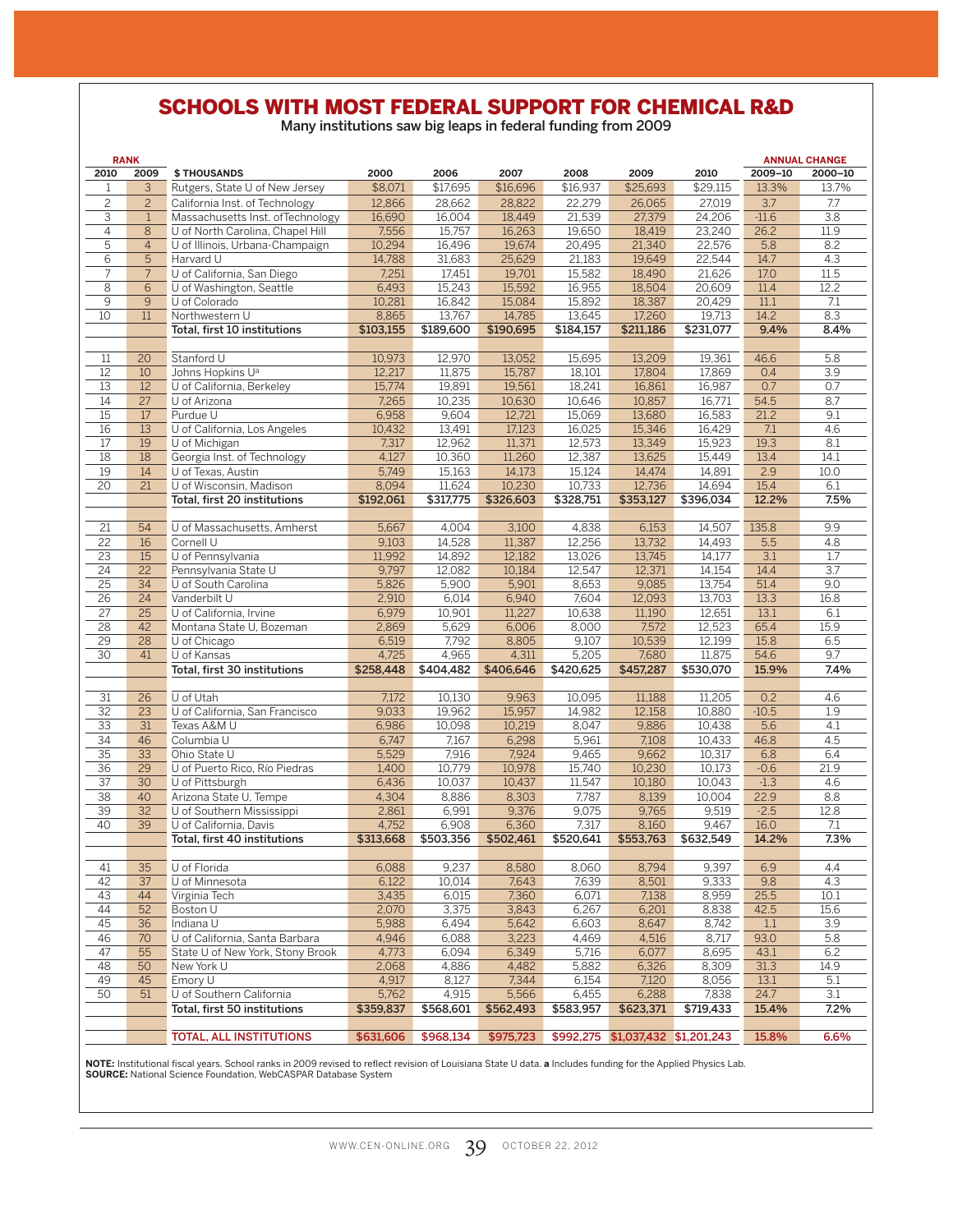#### TOP 25 UNIVERSITIES IN 2010 R&D SPENDING

Compared with 2009, just one new arrival to 2010's list of big spenders

|                 | <b>RANK</b>     |                                   | LIFE     |                                         | <b>PHYSICAL</b> |                                              | <b>ENVIRON-</b><br><b>MENTAL</b> | <b>MATH &amp;</b><br><b>COMPUTER</b> | <b>OTHER</b>    |              |
|-----------------|-----------------|-----------------------------------|----------|-----------------------------------------|-----------------|----------------------------------------------|----------------------------------|--------------------------------------|-----------------|--------------|
| 2010            | 2009            | <b>\$ MILLIONS</b>                |          | <b>SCIENCES<sup>a</sup> ENGINEERING</b> |                 | SCIENCES <sup>b</sup> CHEMISTRY <sup>c</sup> | <b>SCIENCES</b>                  | <b>SCIENCES</b>                      | <b>SCIENCES</b> | <b>TOTAL</b> |
| 1               | $\mathbf{1}$    | Johns Hopkins U <sup>d</sup>      | \$817    | \$782                                   | \$166           | \$19                                         | \$51                             | \$119                                | \$62            | \$1.997      |
| $\overline{c}$  | $\overline{c}$  | U of Michigan                     | 702      | 215                                     | 50              | 25                                           | 13                               | 19                                   | 137             | 1,135        |
| 3               | 8               | U of Washington, Seattle          | 671      | 102                                     | 45              | 23                                           | 145                              | 12                                   | 20              | 996          |
| $\overline{4}$  | $\overline{7}$  | Duke U                            | 837      | 47                                      | 20              | 9                                            | 18                               | 15                                   | 44              | 981          |
| 5               | 3               | U of Wisconsin, Madison           | 632      | 98                                      | 90              | 23                                           | 46                               | 28                                   | 46              | 940          |
|                 |                 |                                   |          |                                         |                 |                                              |                                  |                                      |                 |              |
| 6               | 6               | U of California, San Diego        | 537      | 113                                     | 58              | 26                                           | 149                              | 41                                   | $\overline{39}$ | 938          |
| $\overline{7}$  | $\overline{4}$  | U of California, San Francisco    | 921      | 0                                       | 15              | 15                                           | $\Omega$                         | $\Omega$                             | $\overline{O}$  | 936          |
| 8               | 5               | U of California, Los Angeles      | 658      | 65                                      | 72              | 21                                           | 14                               | 24                                   | 68              | 900          |
| 9               | 15              | Stanford U                        | 500      | 127                                     | 93              | 24                                           | 26                               | $\overline{30}$                      | 35              | 810          |
| 10              | 22              | U of Pittsburgh                   | 700      | 31                                      | $\overline{25}$ | 16                                           | 12                               | $\overline{11}$                      | 28              | 806          |
|                 |                 |                                   |          |                                         |                 |                                              |                                  |                                      |                 |              |
| 11              | 12              | U of Pennsylvania                 | 663      | 37                                      | 32              | 15                                           |                                  | 17                                   | 44              | 794          |
| 12              | 10              | U of Minnesota                    | 557      | 89                                      | 42              | 15                                           | 26                               | $\overline{24}$                      | 47              | 786          |
| 13              | 24              | Columbia U                        | 555      | 50                                      | 45              | 12                                           | 72                               | $\overline{21}$                      | $\overline{26}$ | 771          |
| 14              | 9               | Pennsylvania State U              | 253      | 277                                     | 58              | 23                                           | 57                               | 57                                   | 66              | 768          |
| 15              | 14              | Texas A&M U                       | 275      | 248                                     | 45              | 23                                           | 129                              | 21                                   | 32              | 749          |
|                 |                 |                                   |          |                                         |                 |                                              |                                  |                                      |                 |              |
| 16              | 17              | Cornell U                         | 487      | 92                                      | 92              | 19                                           | 16                               | 23                                   | $\overline{37}$ | 747          |
| $\overline{17}$ | 20              | U of North Carolina, Chapel Hill  | 593      | $\Omega$                                | $\overline{33}$ | $\overline{26}$                              | $\overline{31}$                  | 18                                   | 72              | 747          |
| 18              | 19              | U of Colorado                     | 410      | 89                                      | 97              | 24                                           | 85                               | 12                                   | 29              | 722          |
| 19              | 13              | Ohio State U                      | 432      | 146                                     | 35              | 13                                           | 10                               | 40                                   | 57              | 720          |
| 20              | 21              | Washington U in St. Louis         | 626      | 20                                      | 17              | $\overline{8}$                               | $\overline{8}$                   | $\overline{6}$                       | 17              | 694          |
|                 |                 |                                   |          |                                         |                 |                                              |                                  |                                      |                 |              |
| 21              | 16              | U of California, Davis            | 488      | 79                                      | 28              | 12                                           | 29                               | 12                                   | 32              | 669          |
| 22              | 18              | U of California, Berkeley         | 203      | 163                                     | 93              | 26                                           | 13                               | 7                                    | 180             | 660          |
| 23              | 11              | Massachusetts Inst. of Technology | 122      | 265                                     | 118             | 29                                           | 40                               | 56                                   | 46              | 646          |
| $\overline{24}$ | $\overline{23}$ | U of Florida                      | 458      | 92                                      | 35              | 15                                           | $\mathsf{Q}$                     | 9                                    | $\overline{33}$ | 637          |
| 25              | $\overline{31}$ | Yale U                            | 538      | 27                                      | 30              | 10                                           | $\overline{4}$                   | 8                                    | 15              | 621          |
|                 |                 | <b>Total, listed institutions</b> | \$13,636 | \$3.254                                 | \$1,433         | \$472                                        | \$1,005                          | \$628                                | \$1,213         | \$21,168     |
|                 |                 |                                   |          |                                         |                 |                                              |                                  |                                      |                 |              |
|                 |                 | <b>TOTAL, ALL INSTITUTIONS</b>    | \$34,903 | \$9,344                                 | \$4,625         | \$1,751                                      | \$2,990                          | \$2,257                              | \$4,220         | \$58,338     |

**NOTE:** Institutional fiscal years. Totals may not add because of rounding. Rankings calculated from unrounded data. **a** Includes agricultural, biological, medical, and other life sciences. **b** Includes astronomy, chemistry, physics, and other physical sciences. **c** Included in physical sciences. **d** Includes Applied Physics Lab expenditures. **SOURCE:** National Science Foundation, WebCASPAR Database System

Johns Hopkins University, which notched a 15.0% increase to \$16.2 million. Oklahoma State University rocketed to number four from number 118 after a large boost in federal chemical engineering funding to its new University Multispectral Laboratories, which are designed to speed commercialization of technologies for defense and energy, according to Alan Tree, associate dean of research. Georgia Tech, MIT, and the University of Delaware rounded out the top five.

Combined outlays for chemical research equipment hit \$162.0 million in 2010, a 19.2% increase over 2009. Ranking highest was MIT with a \$4.4 million outlay, followed by the University of Michigan; Arizona State University, Tempe; the University of Wisconsin, Madison; and Cornell University. In 2010, federal support for chemical

research equipment was up in a big way— 37.9% to \$112.9 million. Schools with the most support were Arizona State, Tempe; MIT; UNC Chapel Hill; the University of Kansas; and UW Madison.

**ONCE AGAIN, numbers of students seek**ing graduate degrees in chemistry edged upward in 2010, this time by 1.5% to 22,436. The population of chemical engineering grad students was up 5.9% to 8,668. As is typical, about half of the chemical engineering students and more than one-third of the chemists were from outside the U.S. The number of life sciences graduate students slipped for the second year in a row in 2010.

The number of postdoctoral-level chemists barely budged in 2010, increasing 0.5% to 4,241. Ranks of chemical engineering

postdocs also held steady, with a 0.7% boost to 1,092.

Data for this article were drawn primarily from NSF's WebCASPAR database of academic science and engineering statistics, which can be accessed online at webcaspar. nsf.gov. Further information came from NSF's Higher Education Research & Development (HERD) Survey, which can be viewed at nsf.gov/statistics/nsf12330. For the 2010 fiscal year, which NSF classifies as the period July 1, 2009, through June 30, 2010, the agency rolled out the newly redesigned HERD Survey. The Survey of Research & Development Expenditures at Universities & Colleges collected information for 1972–2009. The HERD Survey includes fields other than science and engineering, whereas the earlier survey does not. ■

Visit http://cenm.ag/10rd for tables with data about postdocs and grad students; the source of academic funds; inflation; and spending on chemical engineering, research equipment, and basic versus applied R&D. **DATA ONLINE**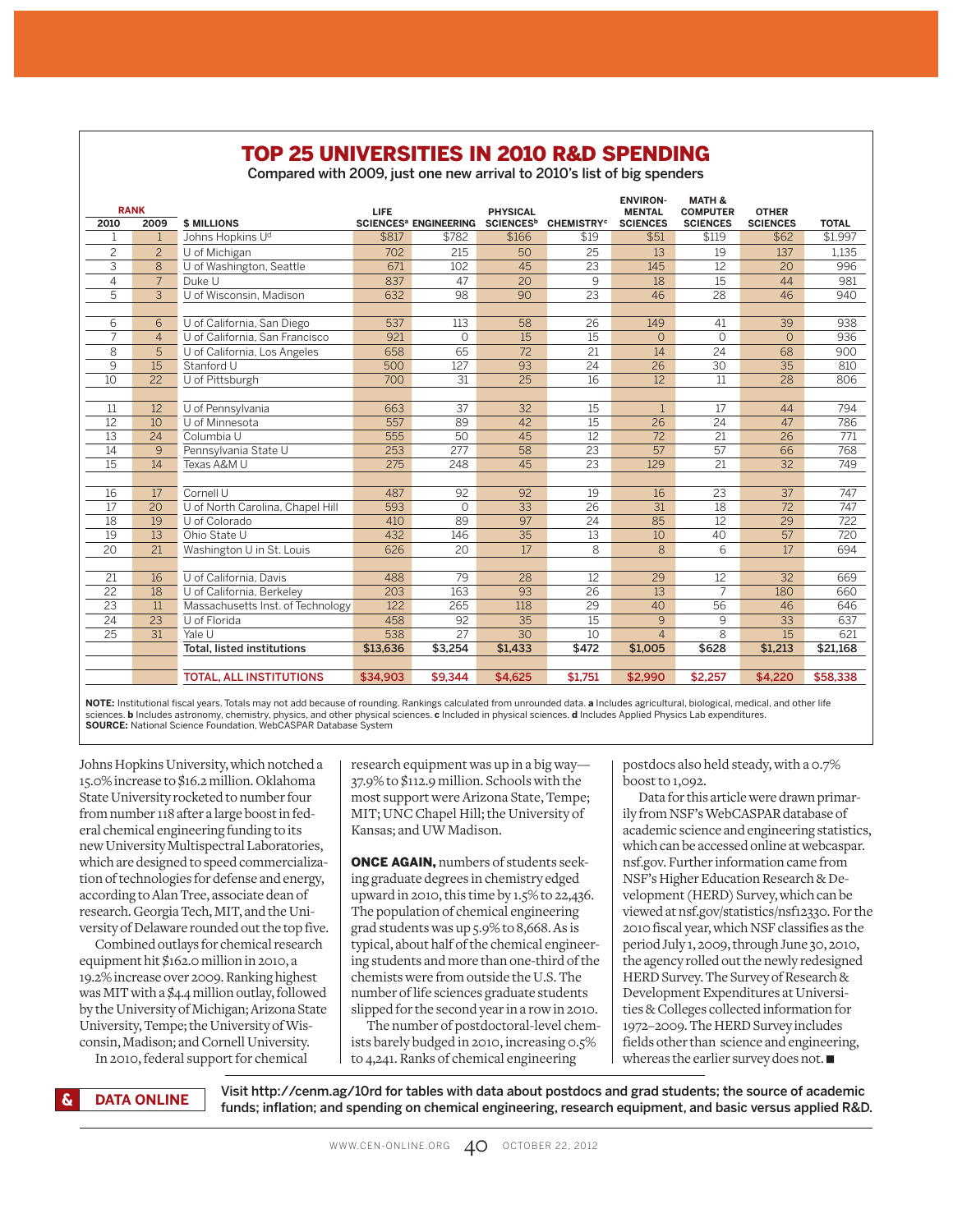

#### SOURCES OF ACADEMIC R&D FUNDS

Federal funds increased by a double-digit percentage, other sources cut back funding

| 2002<br>2003<br>\$24.753<br>\$21,856 | 2004<br>\$27,627                                      | 2005<br>\$29.187 | 2006<br>\$30.132                             | 2007<br>\$30,430 | 2008<br>\$31,272  | 2009<br>\$32,576 | 2010<br>\$36,503 | 2009-10                    | 2000-10 |
|--------------------------------------|-------------------------------------------------------|------------------|----------------------------------------------|------------------|-------------------|------------------|------------------|----------------------------|---------|
|                                      |                                                       |                  |                                              |                  |                   |                  |                  |                            |         |
|                                      |                                                       |                  |                                              |                  |                   |                  |                  | 12.1%                      | 7.6%    |
|                                      |                                                       |                  | 9.062                                        | 9.718            |                   | 11.147           | 10.642           | $-4.5$                     | 6.0     |
|                                      | 2.879                                                 | 2.940            | 2.966                                        | 3.151            | 3.438             | 3.650            | 3.605            | $-1.2$                     | 5.1     |
| 2,161                                | 2.129                                                 | 2.291            | 2.401                                        | 2.675            | 2.869             | 3.197            | 3.130            | $-2.1$                     | 3.8     |
|                                      | 2.851                                                 | 3.092            | 3.198                                        | 3.521            | 3.916             | 4.293            | 4.458            | 3.8                        | 7.1     |
|                                      |                                                       |                  |                                              |                  |                   |                  |                  |                            |         |
| \$40,077                             |                                                       | \$45.774         |                                              |                  |                   |                  |                  | 6.3%                       | 6.8%    |
|                                      | 2.504<br>2,191<br>2.698<br>\$30.084 \$32.801 \$36.383 | 2.645<br>2.856   | 7.663<br>7.752<br>7.133<br>8.265<br>\$43,238 |                  | \$47,759 \$49,495 |                  | 10.378           | \$51,872 \$54,863 \$58,338 |         |

**NOTE:** Institutional fiscal years. **SOURCE:** "Higher Education Research and Development Survey: Fiscal Year 2010," National Science Foundation, 2012

#### SCHOOL SPENDING ON CHEMICAL ENGINEERING R&D

Federal sources provided roughly half of the money spent in 2010

|                | <b>RANK</b>    |                                   |           |                     |                     |           |           |           | % FEDERAL                      |         | <b>ANNUAL CHANGE</b> |
|----------------|----------------|-----------------------------------|-----------|---------------------|---------------------|-----------|-----------|-----------|--------------------------------|---------|----------------------|
|                | 2010 2009      | <b>\$THOUSANDS</b>                | 2000      | 2006                | 2007                | 2008      | 2009      | 2010      | <b>FUNDS, 2010<sup>a</sup></b> | 2009-10 | 2000-10              |
| 1              |                | Georgia Inst. of Technology       | \$5,938   | \$14,955            | \$16,971            | \$19,714  | \$25,104  | \$28,202  | 45.5%                          | 12.3%   | 16.9%                |
| $\overline{c}$ | 5              | Ohio State U                      | 4,962     | 12,325              | 25,570              | 23,505    | 19,468    | 27,771    | 22.9                           | 42.6    | 18.8                 |
| $\overline{3}$ | 3              | Massachusetts Inst. of Technology | 16,106    | 18,851              | 19,027              | 21,763    | 23,375    | 25,497    | 48.7                           | 9.1     | 4.7                  |
| 4              | 16             | U of South Carolina               | 5.961     | 9.780               | 9.790               | 10.007    | 11,150    | 22,993    | 31.2                           | 106.2   | 14.5                 |
| 5              | 6              | U of Texas, Austin                | 7.469     | 13,896              | 14.820              | 16,891    | 18,450    | 21,947    | 23.2                           | 19.0    | 11.4                 |
|                |                |                                   |           |                     |                     |           |           |           |                                |         |                      |
| 6              | $\overline{2}$ | North Carolina State U, Raleigh   | 15,382    | 16,499              | 15,512              | 22,533    | 24,822    | 20,589    | 37.4                           | $-17.1$ | 3.0                  |
| 7              | 8              | Texas A&M U                       | 9,364     | 11,089              | 11.777              | 13.179    | 16,300    | 17,688    | 28.5                           | 8.5     | 6.6                  |
| 8              | 9              | Johns Hopkins U                   | 6.150     | 9.616               | 11.540              | 13.153    | 15.455    | 17.351    | 93.3                           | 12.3    | 10.9                 |
| 9              |                | U of Massachusetts, Amherst       | 3,751     | 15,227              | 15.049              | 20,294    | 20,593    | 15,383    | 57.6                           | $-25.3$ | 15.2                 |
| 10             | 24             | U of Akron                        | 3.160     | 4,517               | 3.946               | 6.702     | 9.606     | 14,354    | 13.8                           | 49.4    | 16.3                 |
|                |                |                                   |           |                     |                     |           |           |           |                                |         |                      |
| 11             | 111            | Oklahoma State U <sup>b</sup>     | 1,463     | 1,398               | 1,321               | 1,353     | 1,056     | 14,327    | 80.5                           | 1,256.7 | 25.6                 |
| 12             | 11             | U of California, Davis            | 4.081     | 8,204               | 10,193              | 12.212    | 12.671    | 14,295    | 56.5                           | 12.8    | 13.4                 |
| 13             | 18             | Purdue U                          | 6.624     | 4.204               | 9.275               | 9.882     | 10.102    | 13.958    | 58.9                           | 38.2    | 7.7                  |
| 14             | 27             | Stanford U                        | 6,468     | 8,982               | 7,516               | 8,268     | 8,438     | 13,826    | 66.5                           | 63.9    | 7.9                  |
| 15             | 14             | U of Delaware                     | 5,890     | 7,613               | 7,945               | 9,210     | 11.179    | 13,531    | 79.0                           | 21.0    | 8.7                  |
|                |                |                                   |           |                     |                     |           |           |           |                                |         |                      |
| 16             | 13             | U of Colorado                     | 3,521     | 6,887               | 7,338               | 8,864     | 12,166    | 13,299    | 57.5                           | 9.3     | 14.2                 |
| 17             |                | Pennsylvania State U              | 14.257    | 16.129              | 17.935              | 18.660    | 18.139    | 13.082    | 49.1                           | $-27.9$ | $-0.9$               |
| 18             | 29             | U of California, Santa Barbara    | 4,995     | 7.477               | 8,296               | 8,405     | 8,083     | 12,808    | 53.1                           | 58.5    | 9.9                  |
| 19             | 48             | U of Tulsa                        | 4.434     | 4.999               | 6.614               | 6,921     | 5,268     | 12.722    | 7.5                            | 141.5   | 11.1                 |
| 20             | 10             | Michigan State U                  | 5,656     | 9.970               | 11.084              | 13.906    | 13,443    | 12,409    | 47.8                           | $-7.7$  | 8.2                  |
|                |                |                                   |           |                     |                     |           |           |           |                                |         |                      |
| 21             | 22             | U of Wisconsin, Madison           | 7.317     | 6.870               | 7.628               | 7.755     | 9.677     | 11.656    | 69.1                           | 20.5    | 4.8                  |
| 22             | 26             | U of Minnesota                    | 9.057     | 9.634               | 10,507              | 10.296    | 9.204     | 11.024    | 38.8                           | 19.8    | 2.0                  |
| 23             | 20             | U of Michigan                     | 3,623     | 9,651               | 8,294               | 8,421     | 9,842     | 10,468    | 65.9                           | 6.4     | 11.2                 |
| 24             | 25             | State U of New York, Buffalo      | 1,718     | 9,138               | 15,742              | 17,923    | 9,477     | 10,259    | 69.4                           | 8.3     | 19.6                 |
| 25             | 12             | U of Illinois, Urbana-Champaign   | 5,160     | 6,382               | 7,231               | 9,027     | 12,286    | 9,324     | 66.2                           | $-24.1$ | 6.1                  |
|                |                | <b>Total, listed institutions</b> | \$162,507 | \$244,293           | \$280,921           | \$318,844 | \$335,354 | \$398,763 | 48.1%                          | 18.9%   | 9.4%                 |
|                |                |                                   |           |                     |                     |           |           |           |                                |         |                      |
|                |                | <b>TOTAL, ALL INSTITUTIONS</b>    |           | \$375,708 \$560,005 | \$598.944 \$655,603 |           | \$695,842 | \$797.416 | 52.6%                          | 14.6%   | 7.8%                 |
|                |                |                                   |           |                     |                     |           |           |           |                                |         |                      |

NOTE: Institutional fiscal years. **a** Share of total expenditures funded by the federal government. **b** Data for 2010 include funding for University Multispectral Lab.<br>**SOURCE:** National Science Foundation, WebCASPAR Datab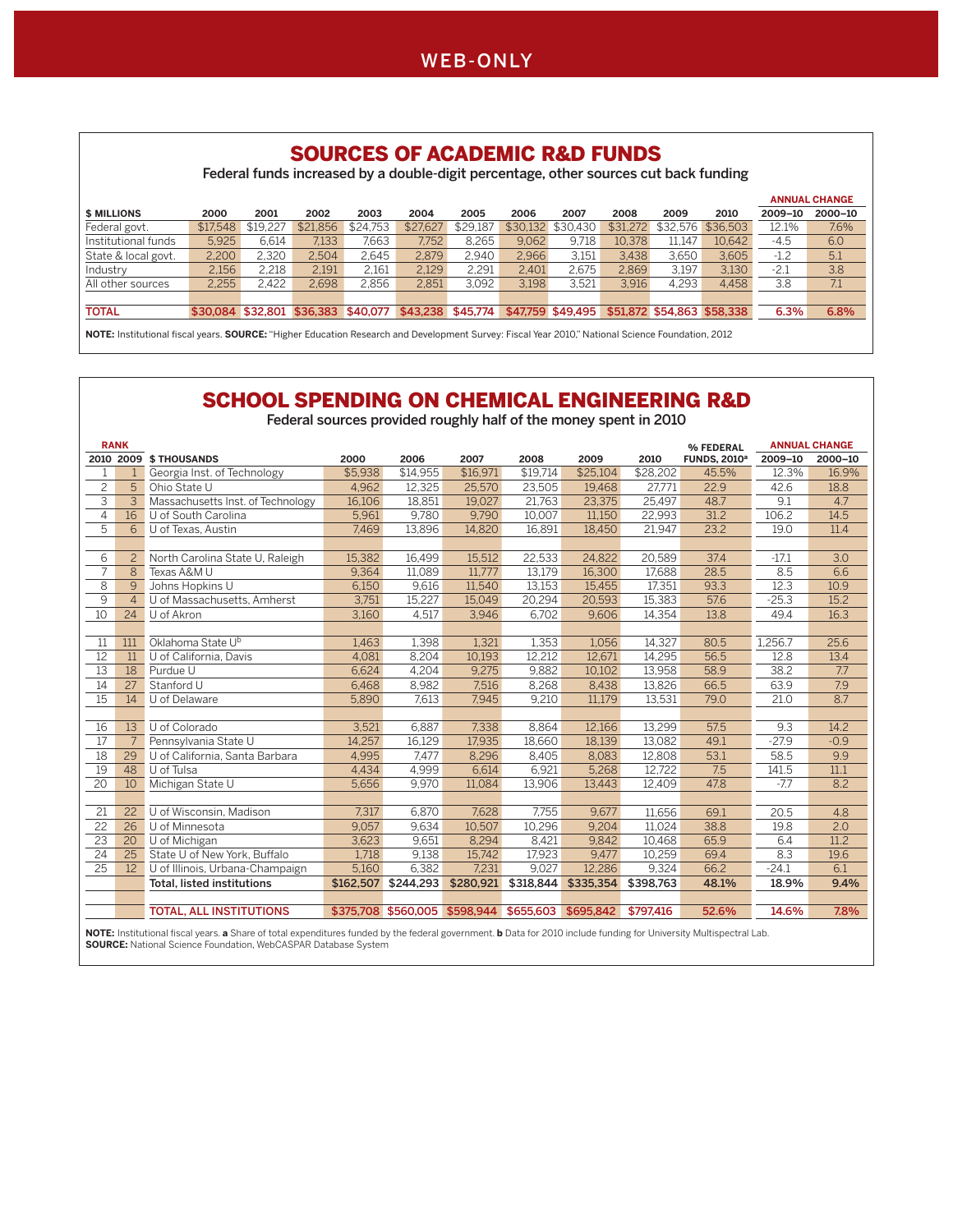# FEDERAL SUPPORT FOR CHEMICAL ENGINEERING R&D

Overall funding in 2010 received a healthy boost as compared with 2009

|                 | <b>RANK</b>    |                                   |           |           |           |           |           |           | <b>ANNUAL CHANGE</b> |         |
|-----------------|----------------|-----------------------------------|-----------|-----------|-----------|-----------|-----------|-----------|----------------------|---------|
| 2010            | 2009           | <b>\$THOUSANDS</b>                | 2000      | 2006      | 2007      | 2008      | 2009      | 2010      | 2009-10              | 2000-10 |
| $\mathbf{1}$    | $\mathbf{1}$   | Johns Hopkins U                   | \$5,295   | \$8,688   | \$11,007  | \$11,912  | \$14,081  | \$16,192  | 15.0%                | 11.8%   |
| $\overline{c}$  | $\overline{4}$ | Georgia Inst. of Technology       | 2.460     | 6.977     | 6.713     | 7.889     | 11.143    | 12.828    | 15.1                 | 18.0    |
| $\overline{3}$  | $\overline{2}$ | MIT                               | 10,131    | 13,172    | 13,643    | 14,419    | 12,676    | 12,409    | $-2.1$               | 2.0     |
| $\overline{4}$  | 118            | Oklahoma State U <sup>a</sup>     | 496       | 742       | 714       | 711       | 346       | 11,534    | 3,233.5              | 37.0    |
| 5               | $\overline{7}$ | U of Delaware                     | 2,940     | 5,603     | 5,984     | 7,172     | 8,297     | 10,693    | 28.9                 | 13.8    |
|                 |                |                                   |           |           |           |           |           |           |                      |         |
| 6               | 36             | Stanford U                        | 5,378     | 5,324     | 4,137     | 4,659     | 4,144     | 9,192     | 121.8                | 5.5     |
| $\overline{7}$  | 3              | U of Massachusetts, Amherst       | 1,384     | 8,440     | 7,495     | 10,316    | 11,442    | 8,860     | $-22.6$              | 20.4    |
| 8               | 20             | Purdue U                          | 2.403     | 1.279     | 3.410     | 4.579     | 5.414     | 8.224     | 51.9                 | 13.1    |
| 9               | 11             | U of California, Davis            | 2,512     | 4,627     | 6,152     | 6,151     | 6,809     | 8,075     | 18.6                 | 12.4    |
| $\overline{10}$ | 12             | U of Wisconsin, Madison           | 4.295     | 4.381     | 4.977     | 4.098     | 6.527     | 8.053     | 23.4                 | 6.5     |
|                 |                |                                   |           |           |           |           |           |           |                      |         |
| 11              | 9              | North Carolina State U, Raleigh   | 7,433     | 8,223     | 7,491     | 6,823     | 7,371     | 7,699     | 4.4                  | 0.4     |
| 12              | 10             | U of Colorado                     | 2,299     | 5,081     | 5,171     | 5,739     | 6,856     | 7,642     | 11.5                 | 12.8    |
| 13              | 15             | Carnegie Mellon U                 | 2.223     | 3.260     | 3.457     | 4.249     | 6.389     | 7.500     | 17.4                 | 12.9    |
| 14              | 26             | New Jersey Inst. of Technology    | 735       | 2.254     | 4,246     | 4.406     | 4,592     | 7,209     | 57.0                 | 25.6    |
| 15              | 14             | U of South Carolina               | 3,000     | 5,695     | 5,659     | 6.141     | 6.448     | 7.177     | 11.3                 | 9.1     |
|                 |                |                                   |           |           |           |           |           |           |                      |         |
| 16              | 19             | State U of New York, Buffalo      | 811       | 3,174     | 9,007     | 13,021    | 5,882     | 7,120     | 21.0                 | 24.3    |
| 17              | 18             | U of Dayton                       | 441       | 2,643     | 3.593     | 4.473     | 6,064     | 7,040     | 16.1                 | 31.9    |
| 18              | 22             | U of Utah                         | 5,497     | 3,574     | 4,078     | 3,827     | 4,856     | 6,952     | 43.2                 | 2.4     |
| 19              | 13             | U of Michigan                     | 2,315     | 8,255     | 6,187     | 5,897     | 6.512     | 6,894     | 5.9                  | 11.5    |
| 20              | 29             | U of California, Santa Barbara    | 3,907     | 4,925     | 4,069     | 3,766     | 4,496     | 6,806     | 51.4                 | 5.7     |
|                 |                |                                   |           |           |           |           |           |           |                      |         |
| 21              | 5              | Pennsylvania State U              | 8,491     | 8,798     | 10.470    | 10,393    | 9.726     | 6,424     | $-34.0$              | $-2.8$  |
| 22              | 21             | Ohio State U                      | 1.178     | 4,394     | 3,296     | 4.905     | 4.949     | 6,365     | 28.6                 | 18.4    |
| 23              | 6              | U of Illinois, Urbana-Champaign   | 3,001     | 4,160     | 4,866     | 5,815     | 8,435     | 6,174     | $-26.8$              | 7.5     |
| 24              | 25             | Michigan State U                  | 1,465     | 3,718     | 3,465     | 4,198     | 4,597     | 5,936     | 29.1                 | 15.0    |
| 25              | 16             | Rutgers, State U of New Jersey    | 676       | 1,136     | 3,448     | 6,198     | 6.248     | 5,926     | $-5.2$               | 24.2    |
|                 |                | <b>Total, listed institutions</b> | \$80,766  | \$128,523 | \$142,735 | \$161,757 | \$174,300 | \$208,924 | 19.9%                | 10.0%   |
|                 |                |                                   |           |           |           |           |           |           |                      |         |
|                 |                | <b>TOTAL, ALL INSTITUTIONS</b>    | \$196,325 | \$319.993 | \$322,324 | \$341.043 | \$359.726 | \$419,056 | 16.5%                | 7.9%    |

**NOTE:** Institutional fiscal years. **a** Data for 2010 include funding for University Multispectral Lab. **SOURCE:** National Science Foundation, WebCASPAR Database System

# UNIVERSITY SPENDING FOR RESEARCH EQUIPMENT

Chemistry outlays for equipment saw double-digit percentage spike in 2010

|                          |         |         |         |         |         |         | % FEDERAL                      |         | <b>ANNUAL CHANGE</b> |
|--------------------------|---------|---------|---------|---------|---------|---------|--------------------------------|---------|----------------------|
| <b>\$ MILLIONS</b>       | 2000    | 2006    | 2007    | 2008    | 2009    | 2010    | <b>FUNDS, 2010<sup>a</sup></b> | 2009-10 | 2000-10              |
| <b>ALL SCIENCES</b>      | \$1.132 | \$1,383 | \$1.395 | \$1.439 | \$1.471 | \$1,602 | 65.2%                          | 8.9%    | 3.5%                 |
| Lifeb                    | 630     | 752     | 737     | 796     | 786     | 905     | 62.8                           | 15.1    | 3.7                  |
| Physical <sup>c</sup>    | 251     | 329     | 310     | 302     | 333     | 363     | 75.7                           | 9.0     | 3.8                  |
| Physics                  | 110     | 153     | 143     | 136     | 149     | 154     | 81.7                           | 3.4     | 3.4                  |
| Chemistry                | 104     | 122     | 113     | 114     | 136     | 162     | 69.7                           | 19.1    | 4.5                  |
| Environmental            | 100     | 123     | 136     | 144     | 126     | 151     | 76.7                           | 19.8    | 4.2                  |
| Math & computer          | 66      | 79      | 84      | 89      | 100     | 72      | 70.3                           | $-28.0$ | 0.9                  |
| Other                    | 85      | 99      | 129     | 108     | 126     | 110     | 30.5                           | $-12.7$ | 2.6                  |
|                          |         |         |         |         |         |         |                                |         |                      |
| <b>ALL ENGINEERING</b>   | \$306   | \$443   | \$428   | \$435   | \$475   | \$512   | 58.1%                          | 7.8%    | 5.3%                 |
| <b>Materials</b>         | 30      | 54      | 54      | 52      | 58      | 65      | 47.1                           | 12.1    | 8.0                  |
| Chemical                 | 26      | 39      | 37      | 39      | 48      | 51      | 51.5                           | 6.3     | 7.0                  |
|                          |         |         |         |         |         |         |                                |         |                      |
| <b>TOTAL<sup>d</sup></b> | \$1,438 | \$1,826 | \$1,824 | \$1,874 | \$1.947 | \$2.148 | 62.9%                          | nm      | nm                   |

**NOTE:** Institutional fiscal years. Totals may not add because of rounding. **a** Share of total expenditures funded by the federal government.<br>**b** Includes agricultural, biological, medical, and other life sciences. **c** Inc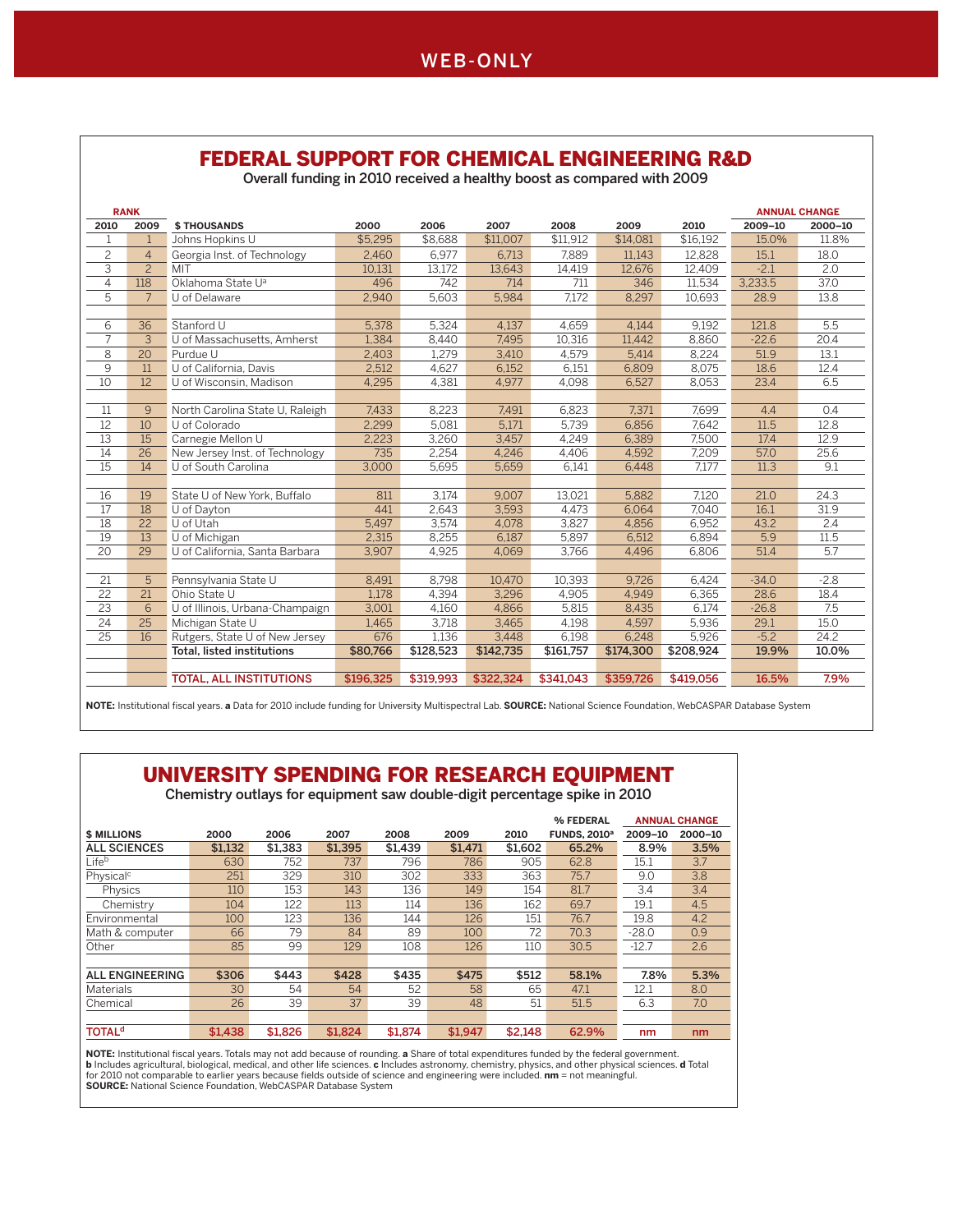#### SCHOOL SPENDING ON CHEMICAL RESEARCH EQUIPMENT

Spending for all institutions grew 19%, same as 2009

| <b>RANK</b>    |                                                                                                                                        |           |           |           |           |           |           | % FEDERAL FUNDS, ANNUAL AVERAGE, |           |
|----------------|----------------------------------------------------------------------------------------------------------------------------------------|-----------|-----------|-----------|-----------|-----------|-----------|----------------------------------|-----------|
| 2010           | <b>\$THOUSANDS</b>                                                                                                                     | 2000      | 2006      | 2007      | 2008      | 2009      | 2010      | 2010 <sup>a</sup>                | 2006-10   |
|                | Massachusetts Inst. of Technology                                                                                                      | \$2.956   | \$1,660   | \$1.384   | \$2,166   | \$2.176   | \$4,404   | 56.3%                            | \$2,358   |
| $\overline{c}$ | U of Michigan                                                                                                                          | 575       | 1.397     | 970       | 1.051     | 1.994     | 4.060     | 41.6                             | 1.894     |
| 3              | Arizona State U, Tempe                                                                                                                 | 518       | 428       | 751       | 631       | 173       | 3,748     | 92.7                             | 1.146     |
| 4              | U of Wisconsin, Madison                                                                                                                | 2,527     | 1,446     | 864       | 1,661     | 2,253     | 3,371     | 62.2                             | 1,919     |
| 5              | Cornell U                                                                                                                              | 822       | 709       | 268       | 728       | 3,484     | 3,147     | 15.0                             | 1,667     |
|                |                                                                                                                                        |           |           |           |           |           |           |                                  |           |
| 6              | Wayne State U                                                                                                                          | 206       | 229       | 1.039     | 1,493     | 725       | 2.733     | 43.8                             | 1.244     |
| 7              | U of Akron                                                                                                                             | 755       | 1,019     | 2,846     | 743       | 3,337     | 2,588     | 21.4                             | 2.107     |
| 8              | U of North Carolina, Chapel Hill                                                                                                       | 801       | 457       | 2,269     | 1,941     | 956       | 2,532     | 97.9                             | 1,631     |
| 9              | U of Kansas                                                                                                                            | 1,078     | 641       | 1,443     | 744       | 1,210     | 2,356     | 97.0                             | 1,279     |
| 10             | U of Illinois, Urbana-Champaign                                                                                                        | 1,871     | 2,232     | 2,201     | 1.565     | 3,006     | 2,284     | 78.7                             | 2,258     |
|                |                                                                                                                                        |           |           |           |           |           |           |                                  |           |
| 11             | U of California, Berkeley                                                                                                              | 1,727     | 1,545     | 1,489     | 1,661     | 1,769     | 2,240     | 61.5                             | 1.741     |
| 12             | Indiana U                                                                                                                              | 1,232     | 5,091     | 3,910     | 1,694     | 4,821     | 2,132     | 35.4                             | 3,530     |
| 13             | U of Arizona                                                                                                                           | 914       | 609       | 696       | 1,050     | 816       | 2,122     | 94.0                             | 1,059     |
| 14             | Virginia Tech.                                                                                                                         | 355       | 618       | 1,879     | 1,423     | 1,600     | 2,071     | 51.1                             | 1,518     |
| 15             | Pennsylvania State U                                                                                                                   | 1,137     | 1,700     | 901       | 2,868     | 3,331     | 2,051     | 60.8                             | 2,170     |
|                |                                                                                                                                        |           |           |           |           |           |           |                                  |           |
| 16             | U of Washington, Seattle                                                                                                               | 1.286     | 1.882     | 585       | 1.181     | 2.113     | 2.010     | 93.1                             | 1.554     |
| 17             | Northwestern U                                                                                                                         | 1,067     | 377       | 1,969     | 1,038     | 1,878     | 1,993     | 90.3                             | 1,451     |
| 18             | Montana State U, Bozeman                                                                                                               | 840       | 650       | 372       | 188       | 270       | 1,985     | 65.8                             | 693       |
| 19             | U of California, San Diego                                                                                                             | 392       | 3,560     | 2,646     | 1,150     | 2,356     | 1,976     | 89.2                             | 2,338     |
| 20             | U of Southern Mississippi                                                                                                              | 346       | 728       | 988       | 1,450     | 2,087     | 1,958     | 68.2                             | 1,442     |
|                |                                                                                                                                        |           |           |           |           |           |           |                                  |           |
| 21             | California Inst. of Technology                                                                                                         | 2.497     | 1,492     | 679       | 1,072     | 1.467     | 1,920     | 79.9                             | 1,326     |
| 22             | U of Massachusetts, Amherst                                                                                                            | 1,289     | 688       | 100       | 289       | 446       | 1,916     | 98.0                             | 688       |
| 23             | Harvard U                                                                                                                              | 1,451     | 3,225     | 1,923     | 1,476     | 1,321     | 1,844     | 78.7                             | 1,958     |
| 24             | Virginia Commonwealth U                                                                                                                | 371       | 89        | 35        | 43        | 130       | 1,676     | 82.7                             | 395       |
| 25             | Purdue U                                                                                                                               | 1.347     | 995       | 1.799     | 1.116     | 629       | 1.638     | 64.3                             | 1.235     |
|                | <b>Total, listed institutions</b>                                                                                                      | \$28,360  | \$33,467  | \$34,006  | \$30,422  | \$44,348  | \$60,755  | 66.4%                            | \$40,600  |
|                |                                                                                                                                        |           |           |           |           |           |           |                                  |           |
|                | <b>TOTAL, ALL INSTITUTIONS</b>                                                                                                         | \$104.097 | \$121,611 | \$112,980 | \$114.324 | \$135.957 | \$162,016 | 69.7%                            | \$129,378 |
|                | NOTE: Institutional fiscal years Totals may not add because of rounding a Share of total expenditures funded by the federal government |           |           |           |           |           |           |                                  |           |

**NOTE:** Institutional fiscal years. Totals may not add because of rounding. **a** Share of total expenditures funded by the federal government. **SOURCE:** National Science Foundation, WebCASPAR Database System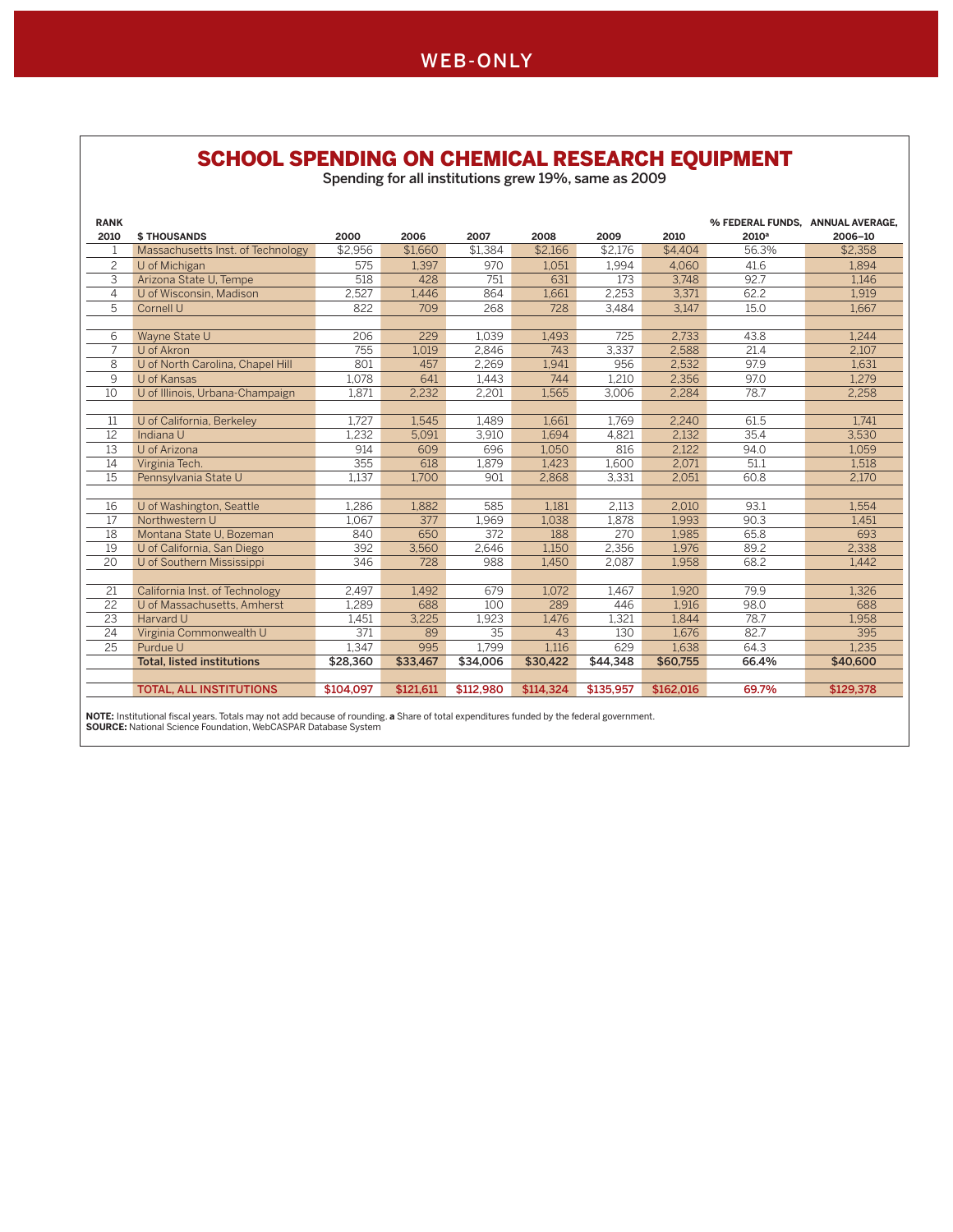#### FEDERAL SUPPORT FOR CHEMICAL RESEARCH EQUIPMENT

Total funding zoomed up 38% for all institutions in 2010

| <b>RANK</b>     |                                   |          |          |          |          |          |           | <b>ANNUAL</b><br><b>AVERAGE,</b> |
|-----------------|-----------------------------------|----------|----------|----------|----------|----------|-----------|----------------------------------|
| 2010            | <b>\$THOUSANDS</b>                | 2000     | 2006     | 2007     | 2008     | 2009     | 2010      | 2006-10                          |
| 1               | Arizona State U, Tempe            | \$497    | \$293    | \$715    | \$394    | \$142    | \$3,473   | \$1.003                          |
| $2$ (tie)       | Massachusetts Inst. of Technology | 2.222    | 1.355    | 1.240    | 2.088    | 1.889    | 2.480     | 1.810                            |
| $2$ (tie)       | U of North Carolina, Chapel Hill  | 770      | 457      | 2,262    | 1,899    | 931      | 2,480     | 1,606                            |
| 3               | U of Kansas                       | 965      | 563      | 523      | 705      | 1,042    | 2,285     | 1,024                            |
| $\overline{4}$  | U of Wisconsin, Madison           | 1,328    | 768      | 419      | 1,304    | 1,405    | 2,098     | 1,199                            |
|                 |                                   |          |          |          |          |          |           |                                  |
| 5               | U of Arizona                      | 881      | 377      | 652      | 921      | 695      | 1,995     | 928                              |
| 6               | U of Massachusetts, Amherst       | 1.171    | 485      | 58       | 261      | 283      | 1.878     | 593                              |
| 7               | U of Washington, Seattle          | 847      | 1,358    | 460      | 892      | 1,712    | 1,872     | 1,259                            |
| $\overline{8}$  | Northwestern U                    | 784      | 351      | 1.003    | 489      | 1.485    | 1.800     | 1,026                            |
| 9               | U of Illinois, Urbana-Champaign   | 908      | 1,224    | 1,894    | 1,192    | 2,229    | 1,798     | 1,667                            |
|                 |                                   |          |          |          |          |          |           |                                  |
| 10              | U of California, San Diego        | 243      | 3,384    | 2,527    | 839      | 2,340    | 1.762     | 2,170                            |
| 11              | U of Michigan                     | 459      | 281      | 299      | 356      | 1.219    | 1.690     | 769                              |
| 12              | California Inst. of Technology    | 939      | 1.456    | 617      | 953      | 984      | 1,534     | 1,109                            |
| 13              | Harvard U                         | 1.087    | 2,958    | 1,395    | 1.201    | 785      | 1.452     | 1,558                            |
| 14              | Virginia Commonwealth U           | 292      | 73       | 34       | 37       | 128      | 1,386     | 332                              |
|                 |                                   |          |          |          |          |          |           |                                  |
| 15              | U of California, Berkeley         | 1,421    | 1,355    | 750      | 1.287    | 1.104    | 1.377     | 1,175                            |
| 16              | U of Southern Mississippi         | 311      | 715      | 937      | 1.407    | 1,836    | 1,336     | 1,246                            |
| 17              | Montana State U. Bozeman          | 546      | 625      | 370      | 164      | 251      | 1,307     | 543                              |
| 18              | U of California, Los Angeles      | 1,007    | 573      | 509      | 1,251    | 757      | 1,286     | 875                              |
| 19              | Pennsylvania State U              | 783      | 757      | 850      | 1.270    | 893      | 1.248     | 1.004                            |
|                 |                                   |          |          |          |          |          |           |                                  |
| 20              | New York U                        | 86       | 68       | 176      | 67       | 178      | 1,229     | 344                              |
| 21              | U of Toledo                       | $\Omega$ | 68       | $\circ$  | 11       | $\circ$  | 1,227     | 261                              |
| 22              | Wayne State U                     | 199      | 142      | 429      | 421      | 196      | 1,196     | 477                              |
| 23              | U of Louisville                   | 42       | 35       | 830      | 258      | 524      | 1,172     | 564                              |
| $\overline{24}$ | Stanford U                        | 1.033    | 614      | 927      | 1,156    | 710      | 1,164     | 914                              |
|                 | <b>Total, listed institutions</b> | \$18,821 | \$20,335 | \$19,876 | \$20,823 | \$23,718 | \$42,525  | \$25,455                         |
|                 | <b>TOTAL, ALL INSTITUTIONS</b>    | \$63,651 | \$78,994 | \$72,837 | \$71,426 | \$81,868 | \$112,875 | \$83,600                         |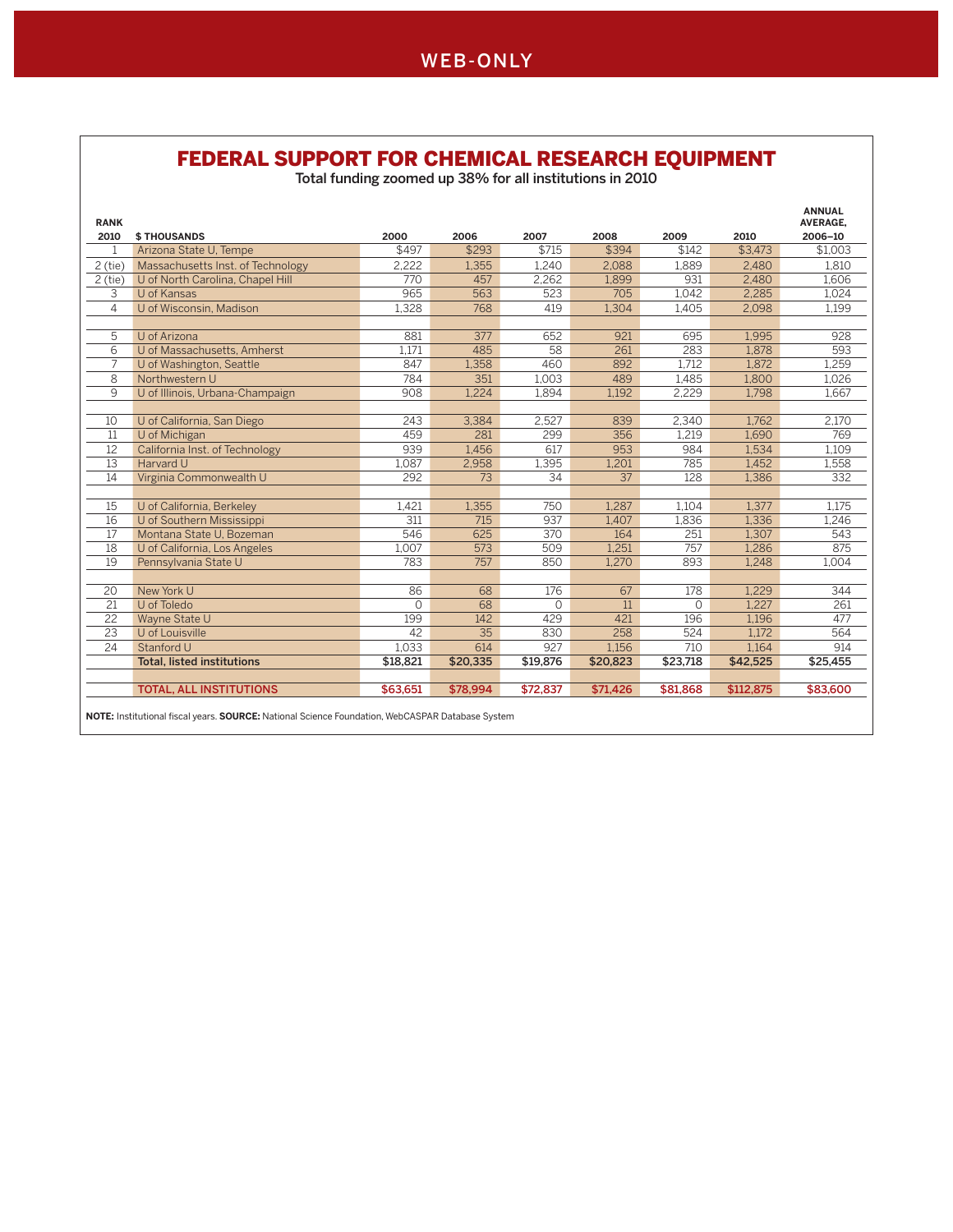### SCIENCE AND ENGINEERING GRADUATE STUDENTS

Overall number of grad students inched up in 2010, but life sciences see second dip in a row

|                        |         |         |         |         |         |         |         | <b>ANNUAL CHANGE</b> |
|------------------------|---------|---------|---------|---------|---------|---------|---------|----------------------|
|                        | 2000    | 2006    | 2007    | 2008    | 2009    | 2010    | 2009-10 | 2000-10              |
| <b>ALL SCIENCES</b>    | 389.199 | 474.602 | 492.424 | 499,538 | 493.772 | 490.206 | $-0.7%$ | 2.3%                 |
| Life <sup>a</sup>      | 148.080 | 194.313 | 190.344 | 191.045 | 176,820 | 169.502 | $-4.1$  | 1.4                  |
| <b>Biological</b>      | 56.282  | 69.941  | 73,516  | 74.678  | 75,660  | 77.726  | 2.7     | 3.3                  |
| Agricultural           | 12.023  | 13,016  | 13.528  | 14,153  | 15,200  | 15,656  | 3.0     | 2.7                  |
| Psychology & social    | 133.793 | 160.000 | 162.767 | 162,375 | 164.004 | 162.639 | $-0.8$  | 2.0                  |
| Math & computer        | 63.000  | 68.468  | 69.221  | 70,953  | 73.387  | 74.682  | 1.8     | 1.7                  |
| Physical <sup>b</sup>  | 30.385  | 36.901  | 36.824  | 37.319  | 38.149  | 38.973  | 2.2     | 2.5                  |
| Chemistry              | 18.105  | 21.351  | 21.298  | 21.574  | 22.094  | 22.436  | 1.5     | 2.2                  |
| Physics                | 10.841  | 13,722  | 13.816  | 13,862  | 14.060  | 14.507  | 3.2     | 3.0                  |
| Environmental          | 13,941  | 14.920  | 14.100  | 14.389  | 14.839  | 15.655  | 5.5     | 1.2                  |
| Other                  | na      | na      | 19.168  | 23.457  | 26.573  | 28.755  | 8.2     | nm                   |
|                        |         |         |         |         |         |         |         |                      |
| <b>ALL ENGINEERING</b> | 104.112 | 123.041 | 127,075 | 131.951 | 137.873 | 142.446 | 3.3%    | 3.2%                 |
| Chemical               | 7.056   | 7,261   | 7.584   | 7.892   | 8.188   | 8.668   | 5.9     | 2.1                  |
| <b>Materials</b>       | 4,377   | 5,268   | 5,314   | 5,539   | 5,863   | 6,274   | 7.0     | 3.7                  |
|                        |         |         |         |         |         |         |         |                      |
| <b>TOTAL</b>           | 493.311 | 597.643 | 619.499 | 631.489 | 631.645 | 632.652 | 0.2%    | 2.5%                 |

**NOTE:** Includes part- and full-time graduate students at M.S.- and Ph.D.-granting institutions. **a** Includes agricultural, biological, medical, and other<br>life sciences. **b** Includes astronomy, chemistry, physics, and othe

#### FOREIGN GRADUATE STUDENTS

Percentages barely budged in 2010 for chemistry and chemical engineering grad students from outside the U.S.

|                         | 2006    |              | 2007    |              | 2008    |              | 2009    |              | 2010    |              |
|-------------------------|---------|--------------|---------|--------------|---------|--------------|---------|--------------|---------|--------------|
| <b>NUMBER OF</b>        |         | % OF         |         | % OF         |         | % OF         |         | % OF         |         | % OF         |
| <b>FOREIGN STUDENTS</b> |         | <b>TOTAL</b> |         | <b>TOTAL</b> |         | <b>TOTAL</b> |         | <b>TOTAL</b> |         | <b>TOTAL</b> |
| <b>ALL SCIENCES</b>     | 95,675  | 20.2%        | 99.722  | 20.3%        | 105.499 | 21.1%        | 107.155 | 21.7%        | 108,461 | 22.1%        |
| Math & computer         | 28,574  | 41.7         | 30.348  | 43.8         | 32.402  | 45.7         | 33.151  | 45.2         | 33.991  | 45.5         |
| Life <sup>a</sup>       | 27.916  | 14.4         | 27.952  | 14.7         | 29.583  | 15.5         | 29.672  | 16.8         | 29.168  | 17.2         |
| Biological              | 16,907  | 24.2         | 16.958  | 23.1         | 17.932  | 24.0         | 17.756  | 23.5         | 17.897  | 23.0         |
| Agricultural            | 2.675   | 20.6         | 2.897   | 21.4         | 3.106   | 21.9         | 3.262   | 21.5         | 3.240   | 20.7         |
| Psychology & social     | 21.661  | 13.5         | 21.414  | 13.2         | 22.273  | 13.7         | 22.321  | 13.6         | 22,660  | 13.9         |
| Physical <sup>b</sup>   | 14.757  | 40.0         | 14.407  | 39.1         | 14.763  | 39.6         | 15.078  | 39.5         | 15.321  | 39.3         |
| Chemistry               | 8.301   | 38.9         | 8.097   | 38.0         | 8.419   | 39.0         | 8.579   | 38.8         | 8.670   | 38.6         |
| Physics                 | 6.000   | 43.7         | 5.898   | 42.7         | 5.874   | 42.4         | 5.982   | 42.5         | 6.047   | 41.7         |
| Environmental           | 2.767   | 18.5         | 2.612   | 18.5         | 2.777   | 19.3         | 2.757   | 18.6         | 2.926   | 18.7         |
| Other                   | na      | nm           | 2.989   | 15.6         | 3.701   | 15.8         | 4,176   | 15.7         | 4.395   | 15.3         |
|                         |         |              |         |              |         |              |         |              |         |              |
| <b>ALL ENGINEERING</b>  | 55.343  | 45.0%        | 59.483  | 46.8%        | 62.540  | 47.4%        | 64.842  | 47.0%        | 65.699  | 46.1%        |
| Chemical                | 3.576   | 49.2         | 3.840   | 50.6         | 4.071   | 51.6         | 4.166   | 50.9         | 4.396   | 50.7         |
| Materials               | 2,578   | 48.9         | 2,595   | 48.8         | 2.743   | 49.5         | 2,914   | 49.7         | 3,077   | 49.0         |
|                         |         |              |         |              |         |              |         |              |         |              |
| <b>TOTAL</b>            | 151.018 | 25.3%        | 159.205 | 25.7%        | 168.039 | 26.6%        | 171.997 | 27.2%        | 174.160 | 27.5%        |

**NOTE:** Percent of total is the percentage of part- and full-time graduate students at M.S.- and Ph.D.-granting institutions who were not U.S. citizens or permanent residents. **a** Includes agricultural, biological, medical, and other life sciences. **b** Includes astronomy, chemistry, physics, and other physical sciences. **na** = not available. **nm** = not<br>meaningful. **SOURCE:** National Science Foun